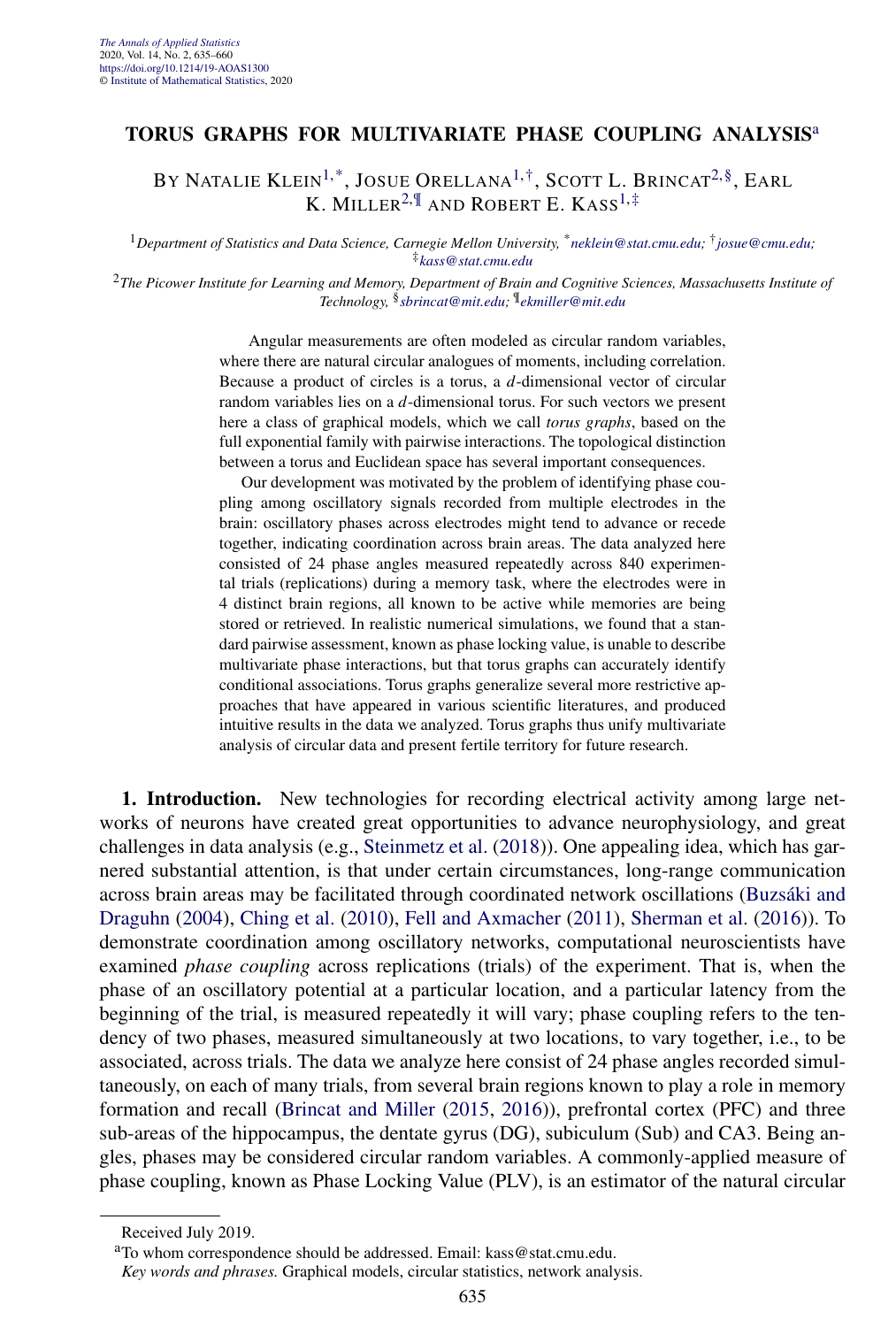

FIG. 1. *Rectangular coordinates are unable to accurately represent strong positive association between two circular random variables*. (*A*) *Scatter plot of simulated observations from a pair of dependent circular variables in rectangular coordinates*, *with three observations highlighted in red*, *black*, *and blue* (*simulated plot is similar to real data plots*, *but somewhat more concentrated for visual clarity*; *see [Klein et al](#page-24-0)*. [\(2020](#page-24-0)*a*), *Figure S*5). *The highlighted observations are shown on circles at the top of the figure* (*one angle as a dashed line*, *one as a solid line*; *positive dependence implies a consistent offset between the angles*). *While the black and blue points follow the diagonal line*, *the red point falls near the upper left corner due to conversion to rectangular coordinates*. (*B*) *Probability density representing the two variables*, *plotted both in rectangular coordinates and on the torus*, *with the same three points marked*. *On the torus*, *there is a single band with high probability*, *which wraps around and connects to itself as a Möbius strip*, *and all three points fall on this strip*.

analogue of Pearson correlation under certain assumptions (which we review). PLV, however, like correlation, cannot distinguish between direct association and indirect association via alternative pathways. Thus, a large PLV between PFC and DG does not distinguish between direct coupling and indirect coupling via a third area, such as via CA3 (neural activity in PFC could be coupled directly with that in CA3, and that in CA3 with that in DG). To draw such a distinction we need, instead, a circular measure that is analogous to partial correlation. More generally, we wish to construct circular analogues of Gaussian graphical models. Because key properties of Gaussian graphical models are inherited by exponential families, and the product of circles is a torus, we consider exponential families on a multidimensional torus and call the resulting models *torus graphs*. We used torus graphs to provide a thorough description of associations among the 24 repeatedly-measured phases in the Brincat and Miller data and, in particular, we found strong evidence that the association between activity in PFC and DG is indirect, via both CA3 and Sub, rather than direct.

When circular random variables are highly concentrated around a central value, there is little harm in ignoring their circular nature, and multivariate Gaussian methods could be applied. However, in most of the neurophysiological data we have seen, including those analyzed here, the marginal distributions of phases are very diffuse, close to uniform, so the topological distinction between the circle and the real line is important. The torus topology is consequential not only for computation of probabilities but also for the interpretation of association. Figure 1 displays the inability of rectangular coordinates to preserve the clustering of points around a diagonal line under strong positive association. Furthermore, unlike the Gaussian case where a single scalar, correlation, describes both positive and negative association, on the torus, positive and negative association each have both an amplitude and a phase, so each pairwise association is, in general, described by 2 complex numbers. Also, in the Gaussian case, it is possible to interpret the association of two variables without knowing their marginal concentrations. This is no longer true for torus graphs.

After defining torus graphs and providing a few basic properties in Section [2,](#page-2-0) in Section [3](#page-5-0) we consider several important alternative families of distributions for multivariate circular data that have appeared in the literature, and show that they are all special cases of torus graphs. In Section [4,](#page-5-0) we step through the interpretation of phase coupling in torus graphs by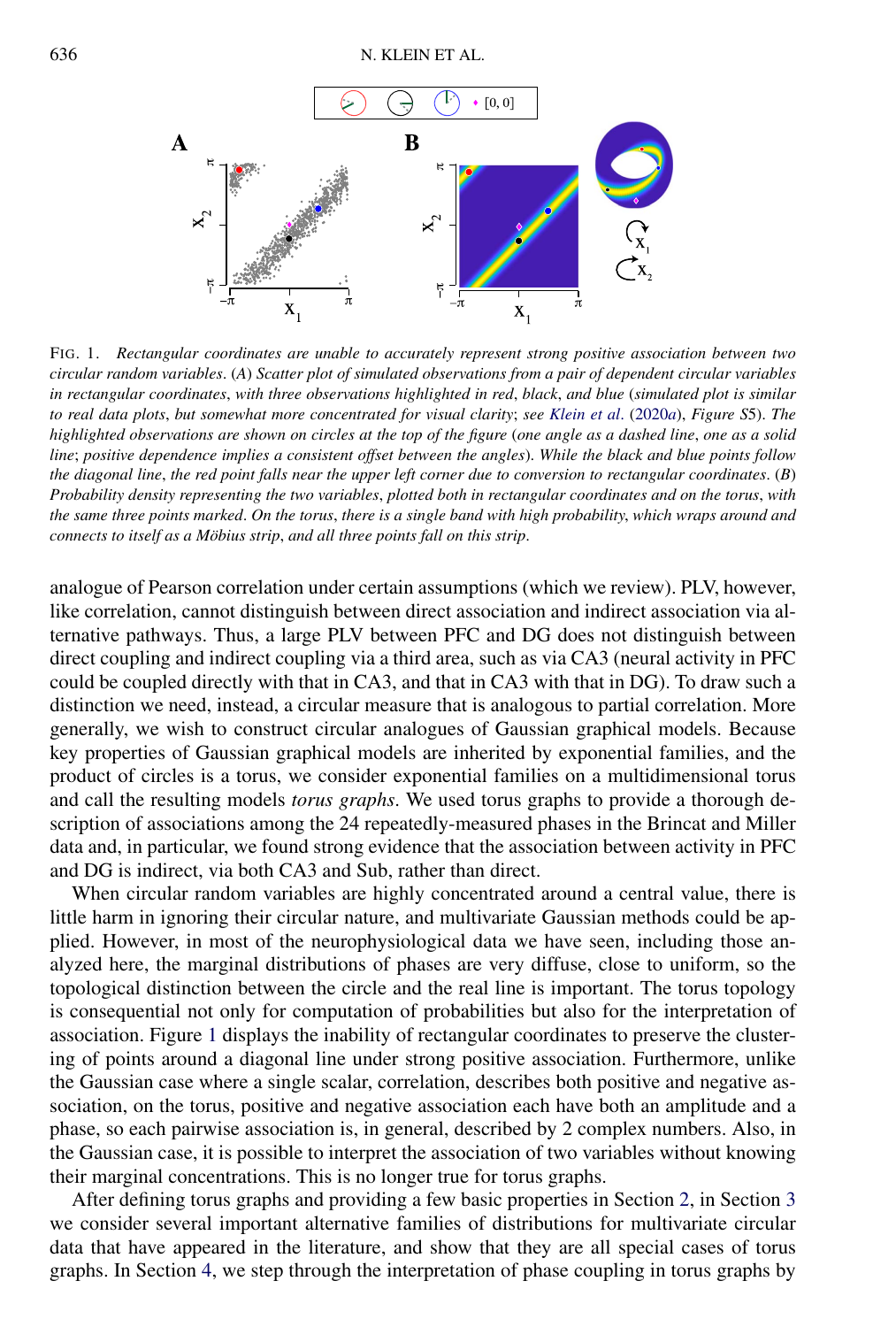<span id="page-2-0"></span>considering in detail the bivariate and trivariate cases. In Section [5,](#page-10-0) we provide estimation and inference procedures and, in Section [6,](#page-13-0) document via simulation studies the very good performance of these procedures in realistic settings. Our analysis of the data appears in Section [7](#page-15-0) and we make a few closing remarks in Section [8.](#page-22-0)

**2. Torus graph model.** Suppose **X** is a *d*-dimensional random vector with *j* th element *X<sub>j</sub>* being a circular random variable, which may be expressed as an angle in [0,  $2\pi$ ), though other choices of angular intervals, such as  $[-\pi, \pi)$ , are equivalent. When  $d = 2$ , **X** lies on the product of two circles (a torus), and in general it lies on a multidimensional torus. When considering phase coupling in neural data, **X** represents a vector of phase angle values extracted from oscillatory signals for a single time point from each of *d* signals, with repeated trials providing multiple observations.

The torus graph model may be developed by analogy to the multivariate Gaussian distribution, a member of the exponential family that models dependence between *d* real-valued variables. In general, for a random vector **Y**, an exponential family distribution is specified through a vector of natural parameters *η* that multiply a vector of sufficient statistics **S***(***y***)* summarizing information from the data that is sufficient for the parameters [\(Wainwright et al.](#page-25-0) [\(2008\)](#page-25-0)) and has a density of the form:

$$
p(\mathbf{y};\boldsymbol{\eta}) \propto \exp(\boldsymbol{\eta}^T \mathbf{S}(\mathbf{y})).
$$

In the bivariate Gaussian distribution,  $Y \in \mathbb{R}^2$  and the sufficient statistics corresponding to the natural parameters are  $y$  and  $yy<sup>T</sup>$ , which describe the first- and second-order behavior of the variates. For a vector of angular variables  $X \in [0, 2\pi)^2$ , we follow [Mardia and Pa](#page-24-0)[trangenaru](#page-24-0) [\(2005\)](#page-24-0) by representing the angles using rectangular coordinates on the unit circle as  $Y_1 = [\cos X_1, \sin X_1]$  and  $Y_2 = [\cos X_2, \sin X_2]$ . The first-order sufficient statistics are  $y_1$ and **y**2. The second-order behavior is described by:

$$
\mathbf{y}_1 \mathbf{y}_2^T = \begin{bmatrix} \cos x_1 \cos x_2 & \cos x_1 \sin x_2 \\ \sin x_1 \cos x_2 & \sin x_1 \sin x_2 \end{bmatrix}.
$$

This choice of sufficient statistics leads to the following natural exponential family density parameterized by  $\eta = [\eta_1, \eta_2, \eta_{12}]$ :

$$
(2.1) \qquad p(\mathbf{x};\boldsymbol{\eta}) \propto \exp\left(\boldsymbol{\eta}_1^T \begin{bmatrix} \cos x_1 \\ \sin x_1 \end{bmatrix} + \boldsymbol{\eta}_2^T \begin{bmatrix} \cos x_2 \\ \sin x_2 \end{bmatrix} + \boldsymbol{\eta}_{12}^T \begin{bmatrix} \cos x_1 \cos x_2 \\ \cos x_1 \sin x_2 \\ \sin x_1 \cos x_2 \\ \sin x_1 \sin x_2 \end{bmatrix}\right).
$$

The first two terms correspond to marginal circular means and concentrations of each variable, while the third term is a pairwise coupling term describing dependence between the variables. In the absence of pairwise coupling, the marginal distributions are all von Mises [\(Fisher](#page-24-0) [\(1993\)](#page-24-0), p. 48), and if  $d = 1$ , the torus graph model is itself von Mises. Extending Equation (2.1) to  $d > 2$  yields

(2.2) 
$$
p(\mathbf{x}; \boldsymbol{\eta}) \propto \exp\left(\sum_{j=1}^{d} \boldsymbol{\eta}_{j}^{T} \begin{bmatrix} \cos x_{j} \\ \sin x_{j} \end{bmatrix} + \sum_{j
$$

The normalization constant is intractable, though numerical approximations may be used in the bivariate case [\(Kurz and Hanebeck](#page-24-0) [\(2015\)](#page-24-0)).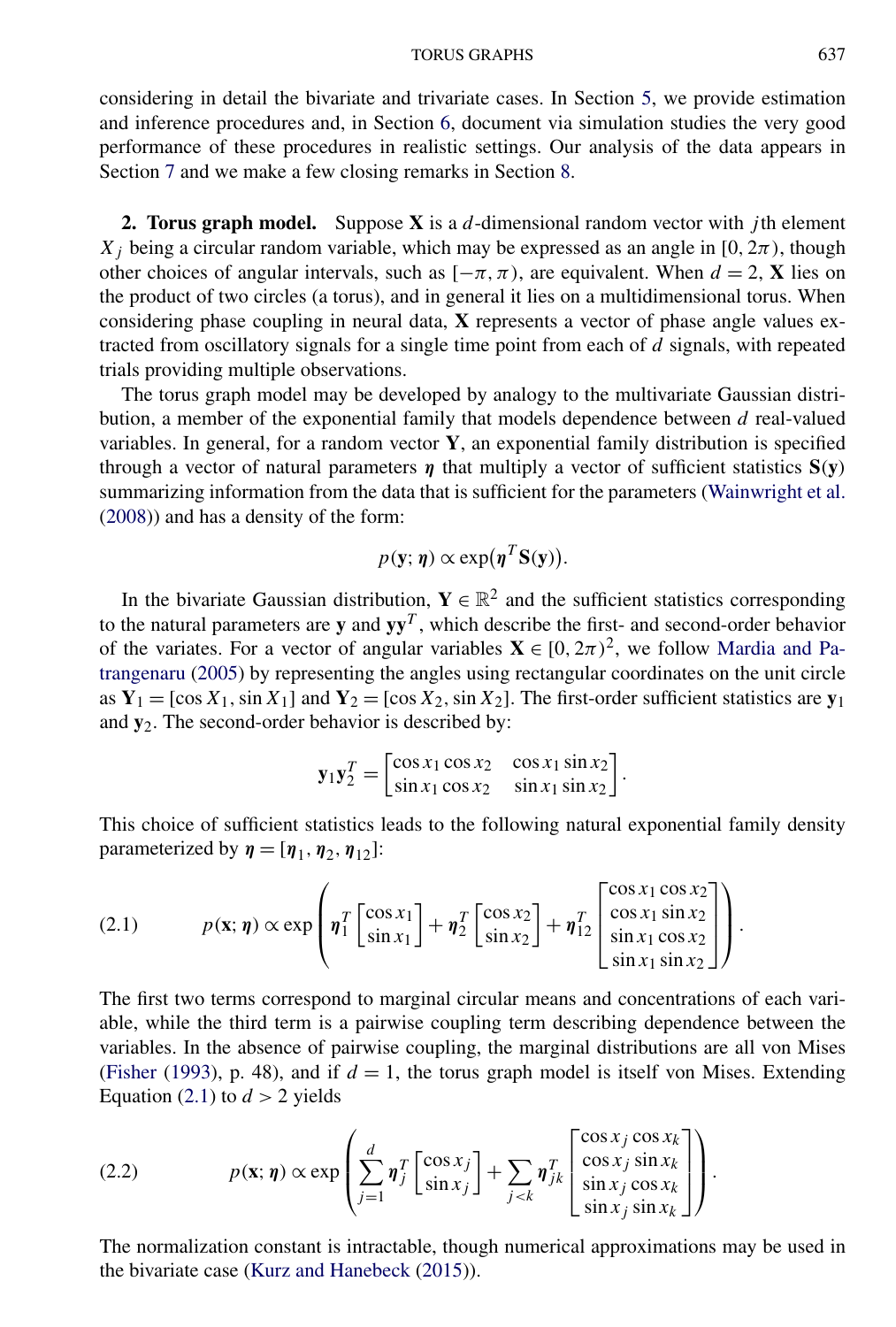<span id="page-3-0"></span>Applying trigonometric product-to-sum formulas to the pairwise coupling terms of Equation [\(2.2\)](#page-2-0) yields an equivalent, alternative parameterization in terms of natural parameters *φ*:

(2.3) 
$$
p(\mathbf{x}; \boldsymbol{\phi}) \propto \exp\left(\sum_{j=1}^{d} \boldsymbol{\phi}_{j}^{T} \begin{bmatrix} \cos x_{j} \\ \sin x_{j} \end{bmatrix} + \sum_{j
$$

We define a *d-dimensional torus graph* to be any member of the family of distributions specified by Equations  $(2.2)$  or  $(2.3)$ . In the form of Equation  $(2.3)$ , the sufficient statistics involving only a single angle are

$$
\mathbf{S}_j^1(\mathbf{x}) = [\cos(x_j), \sin(x_j)]^T,
$$

and the sufficient statistics involving pairs of angles are

$$
\mathbf{S}_{jk}^{2}(\mathbf{x}) = [\cos(x_{j} - x_{k}), \sin(x_{j} - x_{k}), \cos(x_{j} + x_{k}), \sin(x_{j} + x_{k})]^{T}.
$$

We will use  $\phi$  and  $\mathbf{S} \equiv [\mathbf{S}^1, \mathbf{S}^2]$  to refer to the full vectors of parameters and sufficient statistics for all angles. The natural parameter space is given by

$$
\Phi = \left\{ \boldsymbol{\phi} : \int_{[0,2\pi)^d} \exp(\boldsymbol{\phi}^T \mathbf{S}(\mathbf{x})) d\mathbf{x} < \infty \right\},\
$$

which implies that  $\phi \in \mathbb{R}^{2d^2}$  (because each angle has two marginal parameters, and each unique pair of angles has four coupling parameters, leading to  $2d + 4[d(d-1)/2] = 2d^2$ parameters).

We prefer the parameterization of Equation  $(2.3)$  because it offers a simple interpretation: the sufficient statistics containing phase differences correspond to positive rotational dependence between the angles, while the sufficient statistics containing phase sums correspond to negative rotational (or reflectional) dependence. Positive rotational dependence occurs when phase differences are consistent across observations, that is,  $X_j - X_k \approx \xi$  or  $X_j \approx X_k + \xi$ , for some angle *ξ*. Then conditionally on  $X_j = x_j$ ,  $X_k$  is obtained by rotating from  $x_j$  by approximately *ξ* . Reflectional dependence instead refers to consistency in the phase sums so that  $X_k \approx -X_j + \xi$ , meaning that conditionally on  $X_j = x_j$ ,  $X_k$  is obtained by rotating from  $-x_j$  by approximately  $\xi$ . To demonstrate how each type of dependence might arise in repeated observations of neural oscillations, we show pairs of phase angles under each type of dependence in [Klein et al.](#page-24-0) [\(2020a\)](#page-24-0), Figure S2; in addition, bivariate torus graph densities dominated by each type of dependence are displayed in [Klein et al.](#page-24-0) [\(2020a\)](#page-24-0), Figure S1. While we have observed both kinds of dependence in neural phase angle data, rotational dependence appears to dominate in the data we analyze in this paper (see Section [7\)](#page-15-0).

Because the natural parameter space is  $\mathbb{R}^{2d^2}$  and the *d*-dimensional torus is compact, the full  $2d^2$ -dimensional exponential family is regular (see [Brown](#page-23-0) [\(1986\)](#page-23-0), p. 2). We call the full family a *torus graph model* and we summarize its properties, given above, in the following theorem.

THEOREM 2.1 (Torus graph model). *The d-dimensional torus graph model is a regular full exponential family*. *Equation* (2.3) *provides a reparameterization of the family in Equation* [\(2.2\)](#page-2-0) *in which the expectations of the sufficient statistics are the first circular moments and, for*  $d \geq 2$ , *the second circular moments represent rotational and reflectional dependence between pairs of variables. In Equation* (2.3), *the natural parameter has components*  $\phi_j \in \mathbb{R}^2$ *corresponding to the first circular moment of*  $X_j$  *and*  $\phi_{jk} \in \mathbb{R}^4$  *corresponding to the second circular moments representing dependence between*  $X_i$  *and*  $X_k$ .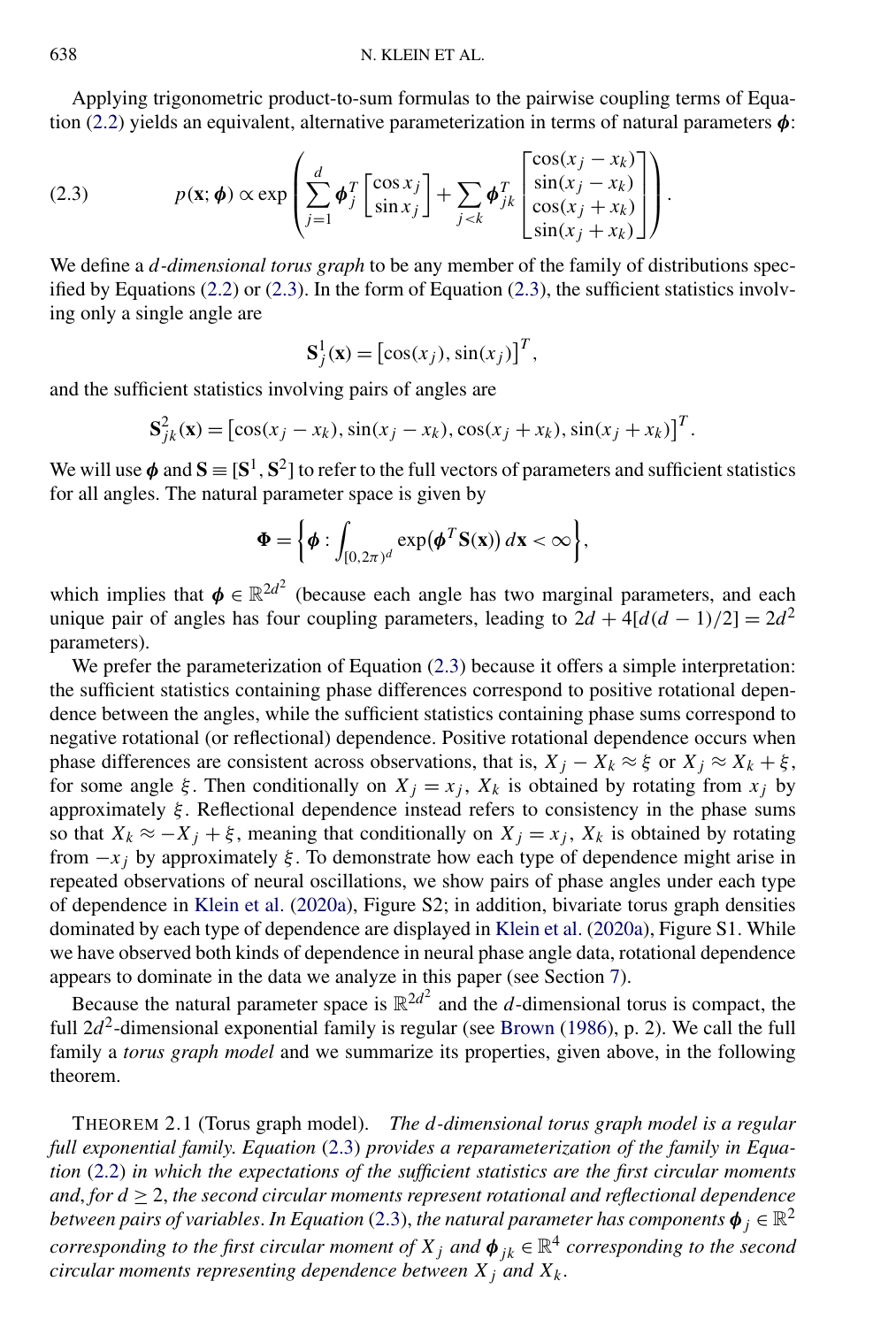<span id="page-4-0"></span>We prove Theorem [2.1](#page-3-0) in [Klein et al.](#page-24-0) [\(2020a\)](#page-24-0), Section S1 by writing the angles as complex numbers and considering the complex first moments and complex-valued covariances between the variables.

Because the torus graph is an exponential family distribution with sufficient statistics corresponding to first circular moments and to pairwise interactions between variables, it is similar to the multivariate Gaussian distribution, and, as in a Gaussian graphical model, the parameters correspond to a conditional independence graph structure. Specifically, as we state in Corollary 2.1 and prove in [Klein et al.](#page-24-0) [\(2020a\)](#page-24-0), Section S3, the pairwise coupling parameters  $\phi_{ik}$  correspond to the structure of an undirected graphical model, where an edge is missing if, and only if, the corresponding pair of variables are conditionally independent given all the other random variables. This suggests that an undirected graphical model structure may be learned through inference on the pairwise interaction parameters, or by applying regularization in high dimensions to shrink the pairwise interaction parameters.

COROLLARY 2.1 (Torus graph properties). *The d-dimensional torus graph model has the following properties*:

1. *It is the maximum entropy model subject to constraints on the expected values of the sufficient statistics*.

2. In the torus graph model, the random variables  $X_j$  and  $X_k$  are conditionally indepen*dent given all other variables if and only if the pairwise interaction terms involving*  $X_i$  *and X<sub>k</sub> vanish* (*that is, if the entire vector*  $\phi_{ik} = 0$  *in the density of Equation* [\(2.3\)](#page-3-0)).

Another interesting property of the torus graph model, given in Theorem 2.2 and proven in [Klein et al.](#page-24-0) [\(2020a\)](#page-24-0), Section S6, is that the univariate conditional distributions of one variable given the rest are von Mises, enabling Gibbs sampling to be used to generate samples from the distribution. In addition, Theorem 2.2 shows torus graphs are similar to other recent work in graphical modeling in which the joint distribution is specified through univariate exponential family conditional distributions [\(Chen, Witten and Shojaie](#page-24-0) [\(2015\)](#page-24-0), [Yang et al.](#page-25-0) [\(2015\)](#page-25-0)).

THEOREM 2.2 (Torus graph conditional distributions). *Let* **X**−*<sup>k</sup> be all variables except*  $X_k$ . *Under a torus graph model, the conditional density of*  $X_k$  *given*  $\mathbf{X}_{-k}$  *is von Mises; specifically*,

$$
p(x_k|\mathbf{x}_{-k};\boldsymbol{\phi}) = \frac{1}{2\pi I_0(A)} \exp(A \cos(x_k - \Delta)),
$$

*where*  $I_m$  *denotes the modified Bessel function of the first kind of mth order and A and*  $\Delta$  *are defined as*

$$
A = \sqrt{\left(\sum_{m} L_m \cos(V_m)\right)^2 + \left(\sum_{m} L_m \sin(V_m)\right)^2},
$$
  

$$
\Delta = \arctan\left(\frac{\sum_{m} L_m \sin(V_m)}{\sum_{m} L_m \cos(V_m)}\right),
$$

*where*

$$
L = [\kappa_k, \boldsymbol{\phi}_{\cdot k}], \qquad V = \left[\mu_k, \mathbf{x}_{-k}, \mathbf{x}_{-k} + \mathbf{h}\frac{\pi}{2}, -\mathbf{x}_{-k}, -\mathbf{x}_{-k} + \frac{\pi}{2}\right],
$$

*and*  $\phi_{k}$  *denoting all coupling parameters involving index k*,  $\mathbf{h}_{j} = -1$  *if*  $j < k$  *and*  $\mathbf{h}_{j} = 1$ *otherwise*.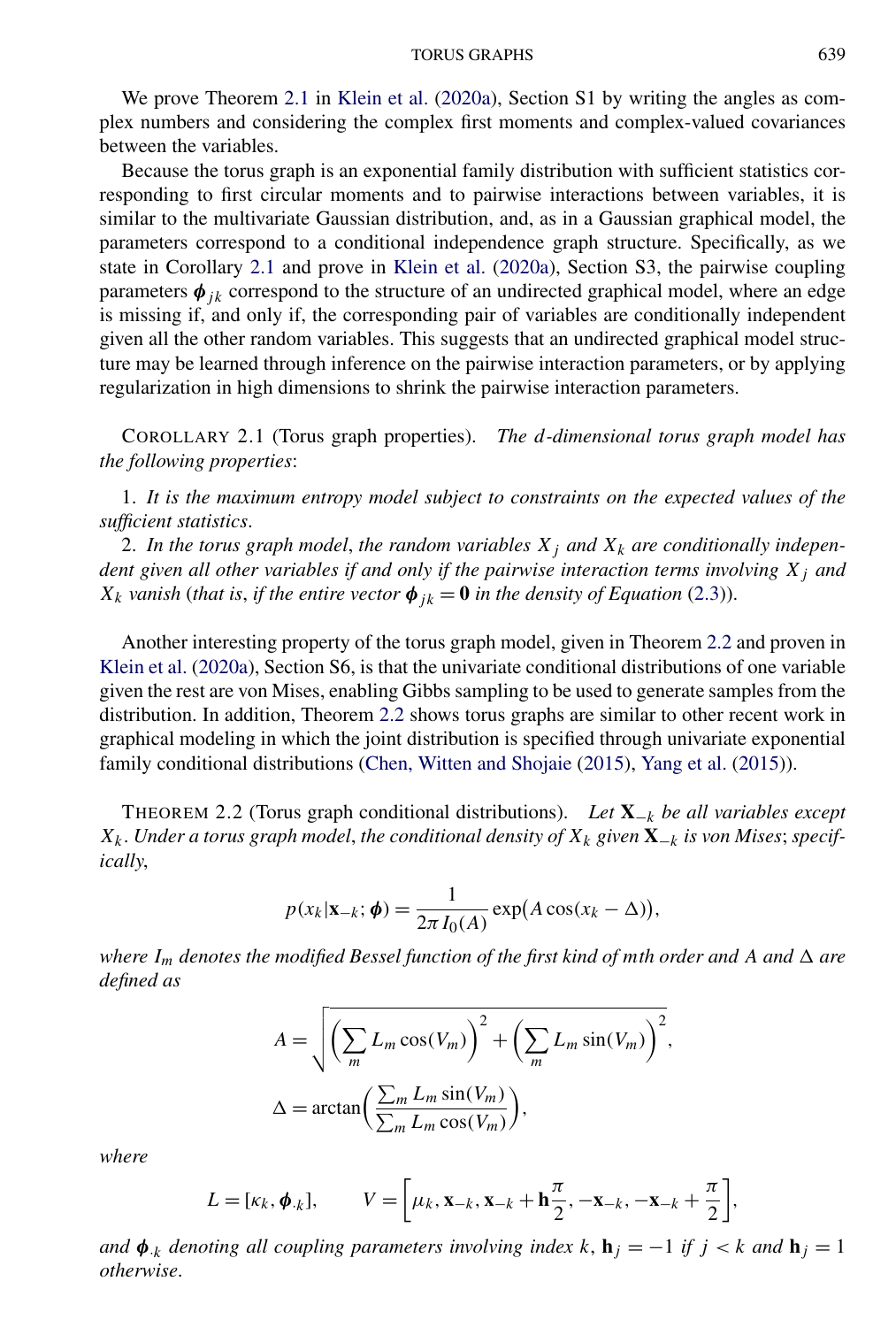<span id="page-5-0"></span>**3. Important subfamilies of the torus graph model.** In this section, we discuss some important subfamilies of the torus graph model that are particularly relevant to the application to neural data. In particular, for neural phase angle data, the marginal distributions are often nearly uniform, prompting consideration of a *uniform marginal model* in which the parameters  $\phi_j$  corresponding to the first moments of each variable are set to zero, resulting in a model with uniform marginal terms. In addition, while in our experience neural phase angle data exhibit both rotational and reflectional covariance, in many data sets, the primary form of dependence is rotational, prompting us to consider a submodel with parameters corresponding to reflectional dependence set to zero, which we will call the *phase difference submodel* since all pairwise relationships are described by the sufficient statistics involving  $x_i - x_k$ . A subfamily that combines these two (that is, restricts the torus graph to have marginal uniform distributions and no reflectional dependence) coincides with the models of [Zemel, Williams and Mozer](#page-25-0) [\(1993\)](#page-25-0) and [Cadieu and Koepsell](#page-24-0) [\(2010\)](#page-24-0), which were developed from Boltzmann machines and coupled oscillators, respectively.

The uniform marginal model, phase difference model, and a phase difference model with uniform margins all correspond to affine restrictions on the parameter space. This implies (see [Klein et al.](#page-24-0) [\(2020a\)](#page-24-0), Section S2) that each is itself a regular exponential family, so that each inherits many nice properties, such as concavity of the loglikelihood function, as a function of the natural parameter. Most previous work in multivariate circular distributions has focused on the so-called *sine model* (e.g., [Mardia, Taylor and Subramaniam](#page-24-0) [\(2007\)](#page-24-0)), which is again a subfamily, but it is not itself a full regular exponential family and does not, in general, have a concave loglikelihood function. As a result, estimation and inference are less straightforward than for either the torus graph model or the full regular exponential family submodels [\(Mardia, Kent and Laha](#page-24-0) [\(2016\)](#page-24-0)). We summarize properties of these subfamilies in Theorem 3.1, which is proven in [Klein et al.](#page-24-0) [\(2020a\)](#page-24-0), Section S2.

# THEOREM 3.1 (Torus graph subfamilies). *The uniform marginal model*, *the phase difference model*, *and a model combining both parameter space restrictions*, *form full regular exponential families but the sine model does not*.

We note that the sine model may provide parsimonious fits to data for which the marginal distributions appear unimodal. Even though the torus graph is a full regular exponential family, and is therefore identifiable, when the data are highly concentrated it may be hard to estimate all four coupling parameters, a phenomena we explore with simulations in [Klein](#page-24-0) [et al.](#page-24-0) [\(2020a\)](#page-24-0), Figure S3. Neural phase angle data, however, often tend to have low concentrations while still exhibiting strong pairwise dependence (Figure [9\)](#page-20-0). As shown in [Mardia,](#page-24-0) [Taylor and Subramaniam](#page-24-0) [\(2007\)](#page-24-0), when the concentration is low relative to the pairwise interaction strength, the sine model fitted density enters a regime of multimodality. In Section [7](#page-15-0) we demonstrate lack of fit of the sine model to our neural data.

**4. Phase coupling in torus graphs.** In this section, we discusss the distinction between bivariate measures of phase coupling, such as PLV, and multivariate measures. In Section [4.1,](#page-6-0) we briefly review bivariate phase coupling measures based on the marginal distributions of pairwise phase differences. In Sections [4.2](#page-6-0) and [4.3](#page-8-0) we investigate bivariate and trivariate examples analytically. We show that when a trivariate distribution of angles follows a torus graph, the marginal distributions of pairwise phase differences may be influenced by the marginal distributions of each variable and by indirect coupling through other nodes. This fundamental limitation of bivariate phase coupling measures can produce inaccurate phase coupling descriptions in multivariate systems. For the special case of phase difference models with uniform margins, in Section [4.4](#page-9-0) we propose a transformation of the torus graph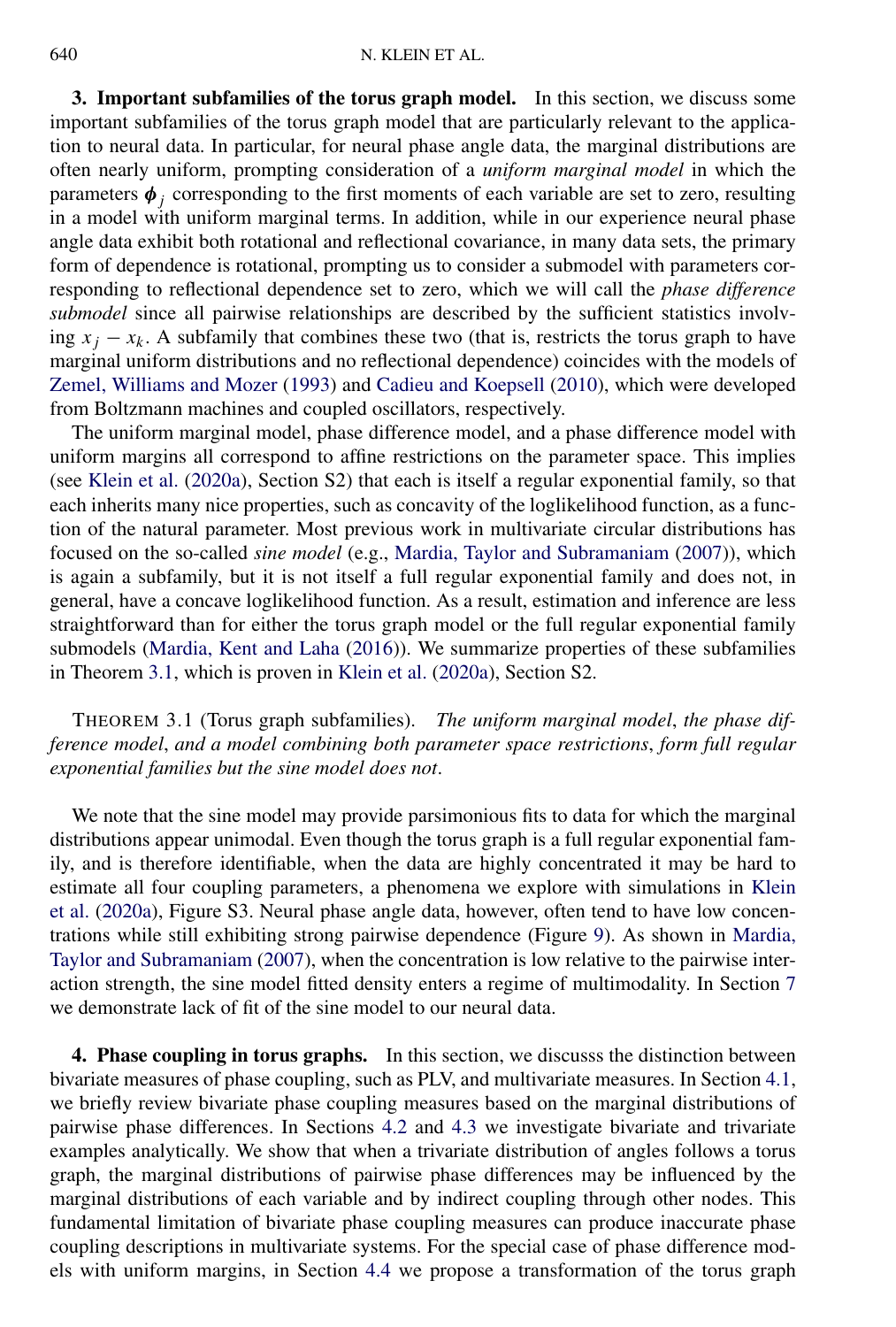<span id="page-6-0"></span>parameters that produces a generalization of PLV to multivariate data (where coupling between two variables is measured conditionally on all other variables), having the nice feature that, like PLV, it falls between 0 and 1.

4.1. *Bivariate phase coupling measures*. The most common bivariate phase coupling measure between angles  $X_i$  and  $X_k$  is the Phase Locking Value (PLV) [\(Lachaux et al.](#page-24-0) [\(1999\)](#page-24-0)), defined by

(4.1) 
$$
\hat{P}_{jk} = \left| \frac{1}{N} \sum_{n=1}^{N} \exp\{i(x_j^{(n)} - x_k^{(n)})\} \right|,
$$

where  $x_j^{(n)}$  is the *n*th observation of  $X_j$ .

We have used the notation  $\hat{P}_{jk}$  to indicate it may be viewed as an estimator of its theoretical counterpart  $P_{jk}$ . In [Klein et al.](#page-24-0) [\(2020a\)](#page-24-0), Section S7, we show that  $P_{jk}$  corresponds to a measure of positive circular correlation under the assumption of uniform marginal distributions. The value of  $P_{jk}$  falls between 0 and 1, with 0 indicating no consistency in phase differences across trials and 1 indicating identical phase differences across trials.

One way to assess significance of  $\tilde{P}_{jk}$  is Rayleigh's test for uniformity of the phase differences [\(Kass, Eden and Brown](#page-24-0) [\(2014\)](#page-24-0), p. 268); other assessments of significance typically involve permutation tests or comparison to non-task recording periods [\(Rana, Vaina](#page-24-0) [and Hämäläinen](#page-24-0) [\(2013\)](#page-24-0)).

A similar approach to characterizing bivariate phase coupling follows from considering the univariate random variable  $Y_{jk} = X_j - X_k$ . If  $Y_{jk}$  is distributed as von Mises with concentration parameter *κ*, then

(4.2) 
$$
\hat{P}_{jk} = \frac{I_1(\hat{\kappa})}{I_0(\hat{\kappa})},
$$

where  $\hat{\kappa}$  is the maximum likelihood estimator for  $\kappa$  [\(Forbes et al.](#page-24-0) [\(2011\)](#page-24-0), p. 191). More generally, any measure of the concentration of the marginal distribution of phase differences around a mean direction may be used as a measure of bivariate phase coupling [\(Aydore,](#page-23-0) [Pantazis and Leahy](#page-23-0) [\(2013\)](#page-23-0)). We will refer to measures based on the marginal distribution of phase differences as *bivariate phase coupling measures*.

4.2. *Marginal distribution of phase differences in a bivariate torus graph*. Because bivariate phase coupling measures are based on the marginal distributions of phase differences, we investigate here the form of the marginal phase difference distributions in a bivariate torus graph model to determine how the torus graph parameters influence the phase differences. For the most straightforward and analytically tractable exposition, we consider the bivariate phase difference model. We will use the notation

$$
\boldsymbol{\phi}_{jk} = [\alpha_{jk}, \beta_{jk}, \gamma_{jk}, \delta_{jk}]^T
$$

to refer to elements of the pairwise coupling parameter vector, and use trigonometric identities to write the marginal terms as a function of  $\kappa$  and  $\mu$  (see [Klein et al.](#page-24-0) [\(2020a\)](#page-24-0), Section S2, for details). Then the bivariate phase difference model density is

$$
p(x_1, x_2) \propto \exp\left\{\alpha_{12} \cos(x_1 - x_2) + \beta_{12} \sin(x_1 - x_2) + \sum_{j=1}^2 \kappa_j \cos(x_j - \mu_j) \right\}.
$$

Let  $W = X_1 - X_2 \pmod{2\pi}$  be the phase differences wrapped around the circle so that  $W \in [0, 2\pi)$ . As shown in [Klein et al.](#page-24-0) [\(2020a\)](#page-24-0), Section S4, the unnormalized theoretical distribution of *W* is a product of two functions:

(4.3) 
$$
p_W(w) \propto f(w; \kappa, \mu) \cdot g(w; \alpha_{12}, \beta_{12}),
$$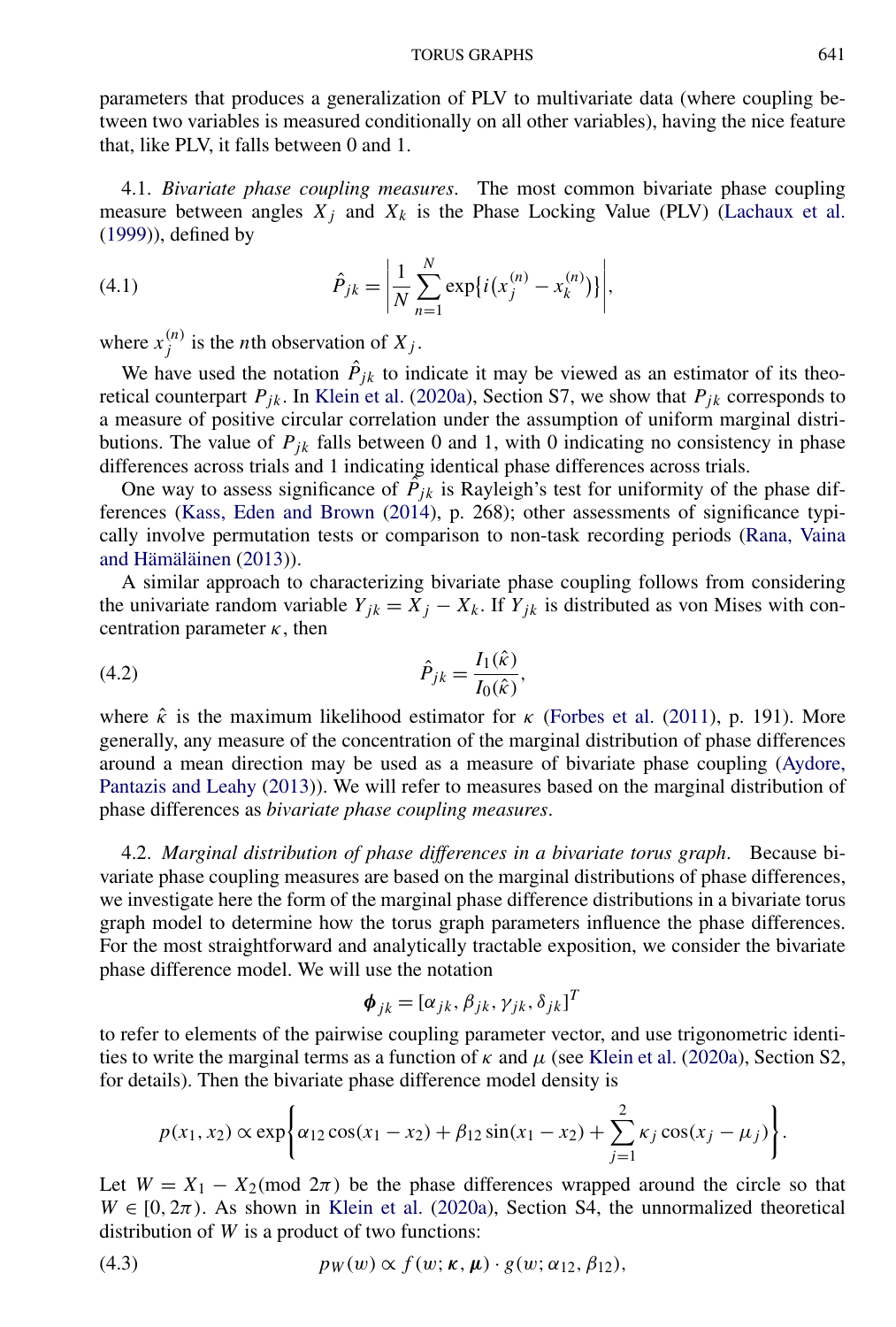<span id="page-7-0"></span>

FIG. 2. *Examples of bivariate torus graph densities and the resulting marginal distributions of phase differences upon which bivariate phase coupling measures would be based*. *As shown in Equation* [\(4.3\)](#page-6-0), *the density of phase differences*, *p*, *is affected not only by coupling* (*through g*) *but also by marginal concentration* (*through f* ). *As a result*, *bivariate phase coupling measures like PLV could give misleading results*. (*A*) *Left*: *bivariate torus graph density with independent angles and non-uniform marginal distributions*; *density is shown on the torus and flattened on* [−*π,π*] *with marginal densities on each axis*. *Right*: *analytical phase difference density* (*p*, *solid*) *which is a product of a direct coupling factor* (*g*, *dashed*) *and a marginal concentration factor* (*f* , *dotted*). *Here*, *p is concentrated solely through the marginal concentration factor f* , *implying bivariate phase coupling measures would indicate coupling despite the independence of X*1 *and X*2. (*B*) *Similar to A*, *but with coupling between angles and uniform marginal distributions*; *only in this case does p correctly reflect the coupling*.

where

$$
f(w; \kappa, \mu) = I_0(\sqrt{\kappa_1^2 + \kappa_2^2 + 2\kappa_1\kappa_2\cos(w - (\mu_1 - \mu_2))})
$$

and

(4.4) 
$$
g(w; \phi_{12}) = \exp\left\{ \sqrt{(\alpha_{12}^2 + \beta_{12}^2)} \cos\left(w - \arctan\left(\frac{\beta_{12}}{\alpha_{12}}\right)\right) \right\}.
$$

The first factor, *f* , is proportional to the density of the difference of two independent von Mises random variables with concentrations *κ*1*,κ*<sup>2</sup> and means *μ*1*,μ*<sup>2</sup> [\(Mardia and](#page-24-0) [Jupp](#page-24-0) [\(2000\)](#page-24-0), p. 44) and reflects the influence of the marginal distributions of  $X_1$  and  $X_2$ on the phase differences. Such convolved densities are unimodal on  $[0, 2\pi)$  with mode  $\mu_1 - \mu_2 \pmod{2\pi}$  and concentration increasing with the argument of  $I_0(\cdot)$ . The second factor, *g*, is proportional to a von Mises density that depends only on the phase difference and the coupling parameters.

The functional forms of *f* and *g* show that the distribution of phase differences is influenced both by the coupling parameters and by the marginal concentration parameters, which implies that bivariate phase coupling measures reflect both coupling and marginal concentration. In Figure 2, we illustrate effects on  $\hat{P}_{jk}$  of pairwise dependence and marginal concentration. Even when the variables are independent, if the marginal distributions are not uniform, the distribution of phase differences will have nonzero concentration due to the influence of *f* . Thus, PLV is only appropriate when the marginal distributions are uniform. In contrast, torus graph parameters can separate the influence of marginal concentration and phase coupling to provide a measure of the dependence between angles.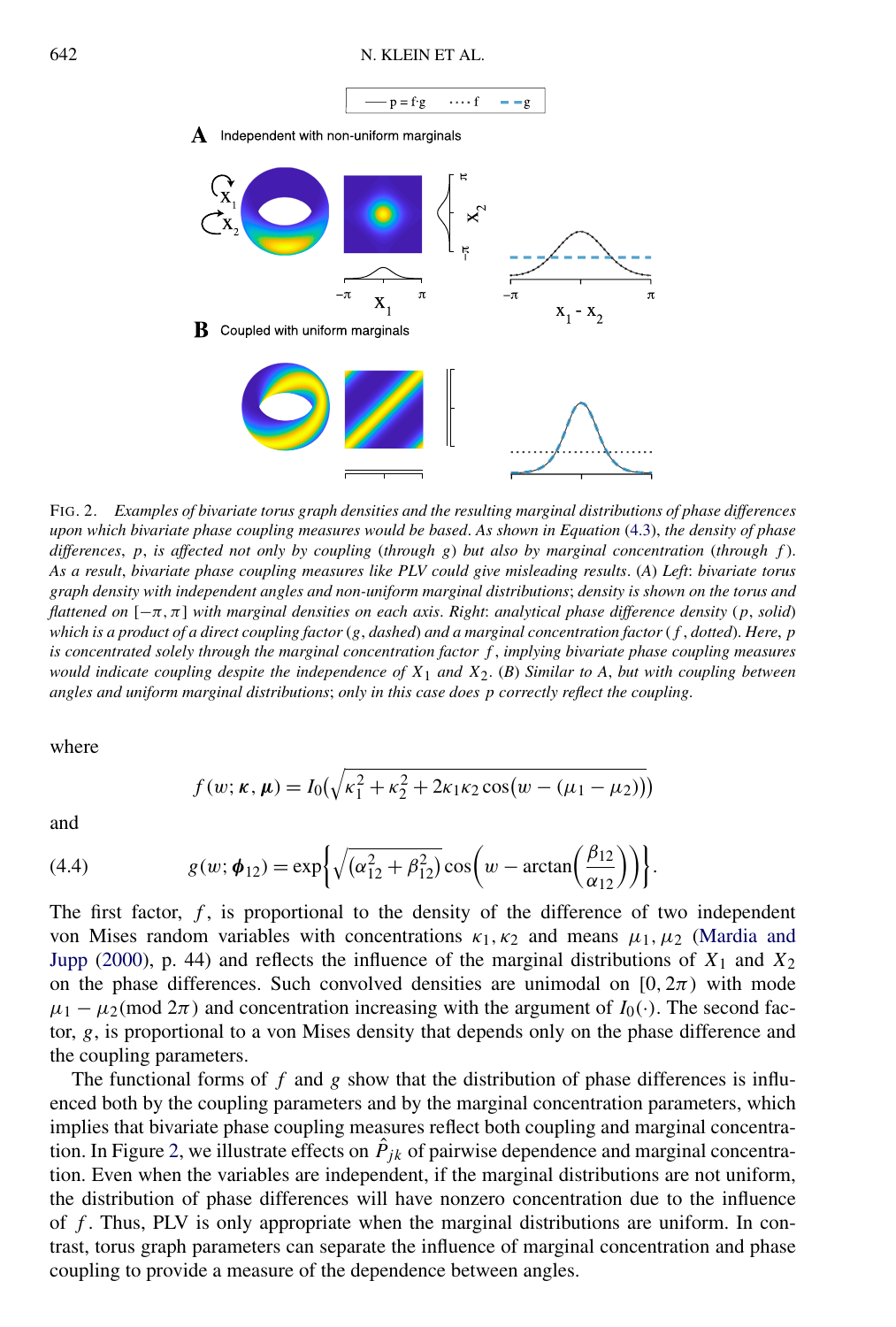#### TORUS GRAPHS 643

<span id="page-8-0"></span>4.3. *Marginal distribution of phase differences in a trivariate torus graph model*. While we have shown that torus graph models are preferable to bivariate phase coupling measures in the bivariate case, the biggest advantage of using torus graphs comes from the ability to work with multivariate data and determine unique associations between each pair of variables after conditioning on the other variables. For instance, in a trivariate torus graph model with direct coupling only from nodes 1 to 3 and nodes 2 to 3 (Figure [3\(](#page-9-0)A)), if we were to apply bivariate phase coupling measures to all pairwise connections, we would likely infer a connection between 1 and 2 because we would be measuring the bivariate association between phase angles without taking into account node 3.

To demonstrate analytically how this happens, we consider a trivariate phase difference model with marginal concentrations equal to zero for simplicity, which has density

(4.5) 
$$
p(x_1, x_2, x_3) \propto \exp\left\{\sum_{(j,k)\in E} \begin{bmatrix} \alpha_{jk} \\ \beta_{jk} \end{bmatrix}^T \begin{bmatrix} \cos(x_j - x_k) \\ \sin(x_j - x_k) \end{bmatrix} \right\},
$$

where the edge set  $E = \{(1, 2), (1, 3), (2, 3)\}$ . Letting  $W = X_1 - X_2 \text{ (mod } 2\pi)$  be the phase difference between nodes 1 and 2, we show in [Klein et al.](#page-24-0) [\(2020a\)](#page-24-0), Section S4, that the unnormalized density of *W* is given by the product of two factors:

$$
(4.6) \t\t p_W(w) \propto g(w; \phi_{12}) \cdot h(w; \phi_{13}, \phi_{23}).
$$

The first factor is the same as *g* in Equation [\(4.4\)](#page-7-0) and reflects direct connectivity between  $X_1$  and  $X_2$  as it depends only on the coupling parameters for the pair,  $\phi_{12}$ . The second factor reflects indirect connectivity through the other nodes, as it depends on the coupling parameters for the other pairs:

$$
h(w; \boldsymbol{\phi}_{13}, \boldsymbol{\phi}_{23}) \propto I_0(\sqrt{s+2t\cos(w-u)}),
$$

where

$$
s = \alpha_{13}^2 + \beta_{13}^2 + \alpha_{23}^2 + \beta_{23}^2,
$$
  
\n
$$
t = \sqrt{(\alpha_{13}^2 + \beta_{13}^2)(\alpha_{23}^2 + \beta_{23}^2)},
$$
  
\n
$$
u = \arctan\left(\frac{\beta_{13}}{\alpha_{13}}\right) - \arctan\left(\frac{\beta_{23}}{\alpha_{23}}\right)
$$

Therefore, *h* is proportional to the density of the difference of two independent von Mises random variables with concentrations  $\sqrt{\alpha_{13}^2 + \beta_{13}^2}$  and  $\sqrt{\alpha_{23}^2 + \beta_{23}^2}$  and mean directions  $\arctan(\beta_{13}/\alpha_{13})$  and  $-\arctan(\beta_{23}/\alpha_{23})$ , respectively.

*.*

Equation (4.6) implies that the density of the phase differences for one pair of variables depends on all of the coupling parameters, so a bivariate phase coupling measure such as PLV will be unable to distinguish between the effects of direct coupling and indirect coupling through other nodes. Consequently, bivariate phase coupling measures will accurately represent the direct coupling between 1 and 2 only when there is no indirect path between 1 and 2 through the other nodes. In the most extreme case, bivariate phase coupling measures could indicate coupling even when there are *only* indirect connections between two nodes through the rest of the network. In Figure [3,](#page-9-0) we show examples to demonstrate how the phase difference distribution is affected by both direct and indirect connections, which may result not only in contributions to the observed phase difference concentration but also in shifts in the mean phase difference. This demonstrates that bivariate phase coupling measures generally reflect both direct and indirect coupling; in contrast, torus graph parameters identify direct coupling.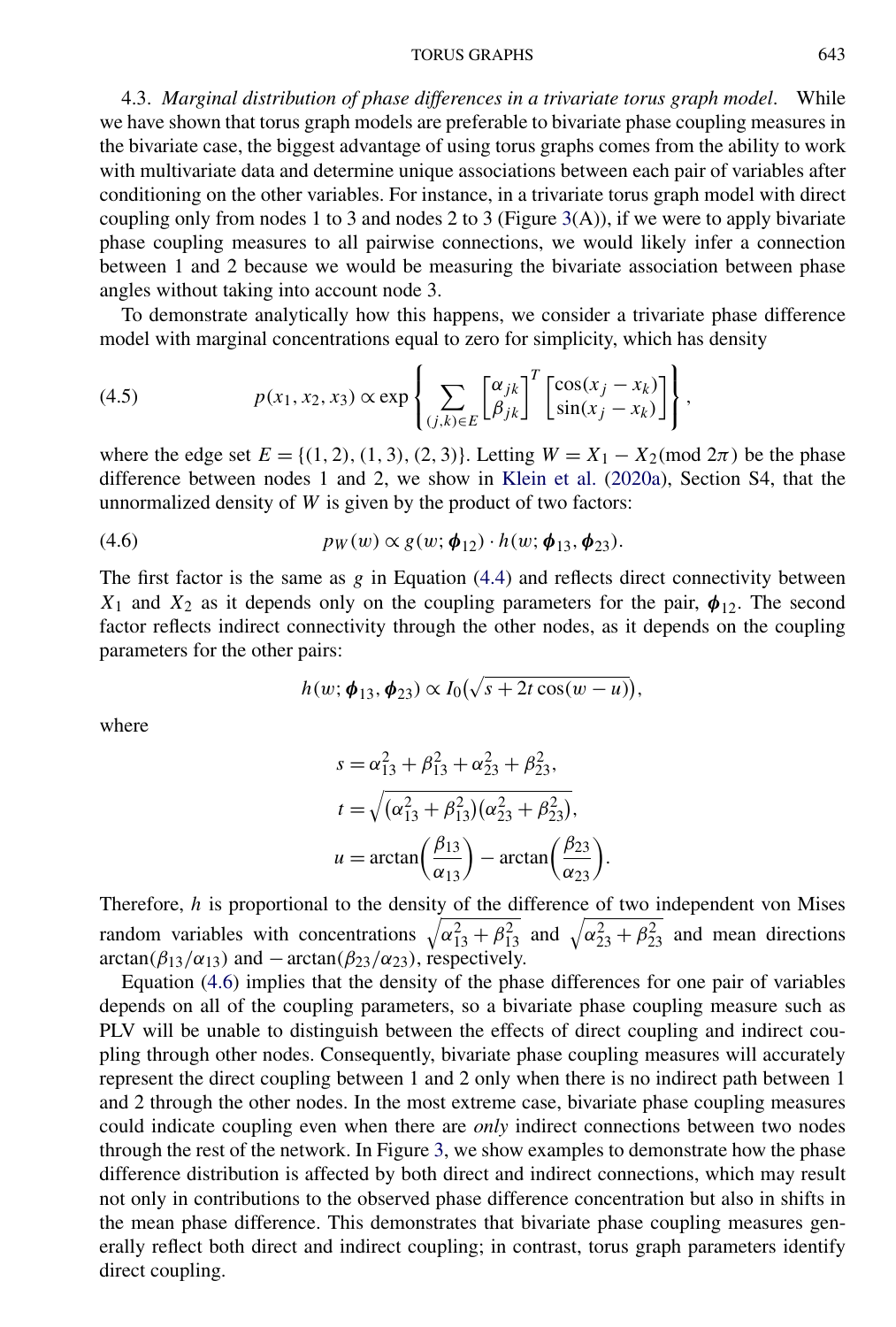$g$  $p = g \cdot h$  $\cdots$  h

 ${\bf A}$  Indirect coupling between X, and X,

<span id="page-9-0"></span>

FIG. 3. *Examples of trivariate torus graph densities and the resulting densities of phase differences for each pair of variables*. *As shown in Equation* [\(4.6\)](#page-8-0), *in general*, *the density of phase differences*, *p*, *is affected not only by direct coupling* (*through g*) *but also by indirect connections* (*through h*). *As a result*, *bivariate phase coupling measures like PLV will generally reflect both direct and indirect coupling*. (*A*) *Left*: *ground truth graphical model*, *with no direct connection between X*1 *and X*2 *but an indirect connection through X*3. *Right*: *analytical phase difference densities for each pair of angles* (*p*, *solid*) *which are each a product of a direct coupling factor* (*g*, *dashed*) *and an indirect coupling factor* (*h*, *dotted*). *The concentration in the phase difference*  $X_1 - X_2$  *arises solely due to indirect connections.* (*B*) *Similar to A, but with direct connection only between*  $X_1$  *and*  $X_2$ ; *in this case*, *p reflects the direct coupling*. (*C*) *Similar to A*, *but with direct connections between all nodes*. *Notice that indirect connections* (*h*) *still influence the distribution of phase differences X*<sup>1</sup> −*X*<sup>2</sup> *by multiplying with the direct connection term* (*g*), *which increases the concentration of p and shifts the mean* (*compared to g*).

4.4. *Interpreting phase difference model parameters*. An appealing feature of PLV is that it always falls between 0 and 1, so it is easy to interpret its magnitude and to compare PLV values for different pairs of variables. Unfortunately, the torus graph parameters lack these qualities. However, for the special case of the phase difference model with uniform margins, we propose a generalization of PLV based on a transformation of the torus graph model parameters that offers increased interpretability, and that, unlike PLV, measures pairwise relationships conditional on the other nodes.

As shown in Equation [\(4.2\)](#page-6-0), if the marginal phase difference is distributed according to a von Mises distribution, then PLV corresponds to a function of the maximum likelihood estimator of the marginal concentration parameter. Under the phase difference model with uniform margins, we showed the marginal density of the phase difference  $X_1 - X_2$  factors into terms corresponding to direct and indirect connections; the direct connectivity term  $g(w; \phi_{12})$ of Equation [\(4.4\)](#page-7-0) has the form of a von Mises density depending only on the parameters  $\phi_{12}$ . Therefore, in analogy to the definition of PLV for von Mises-distributed phase differences,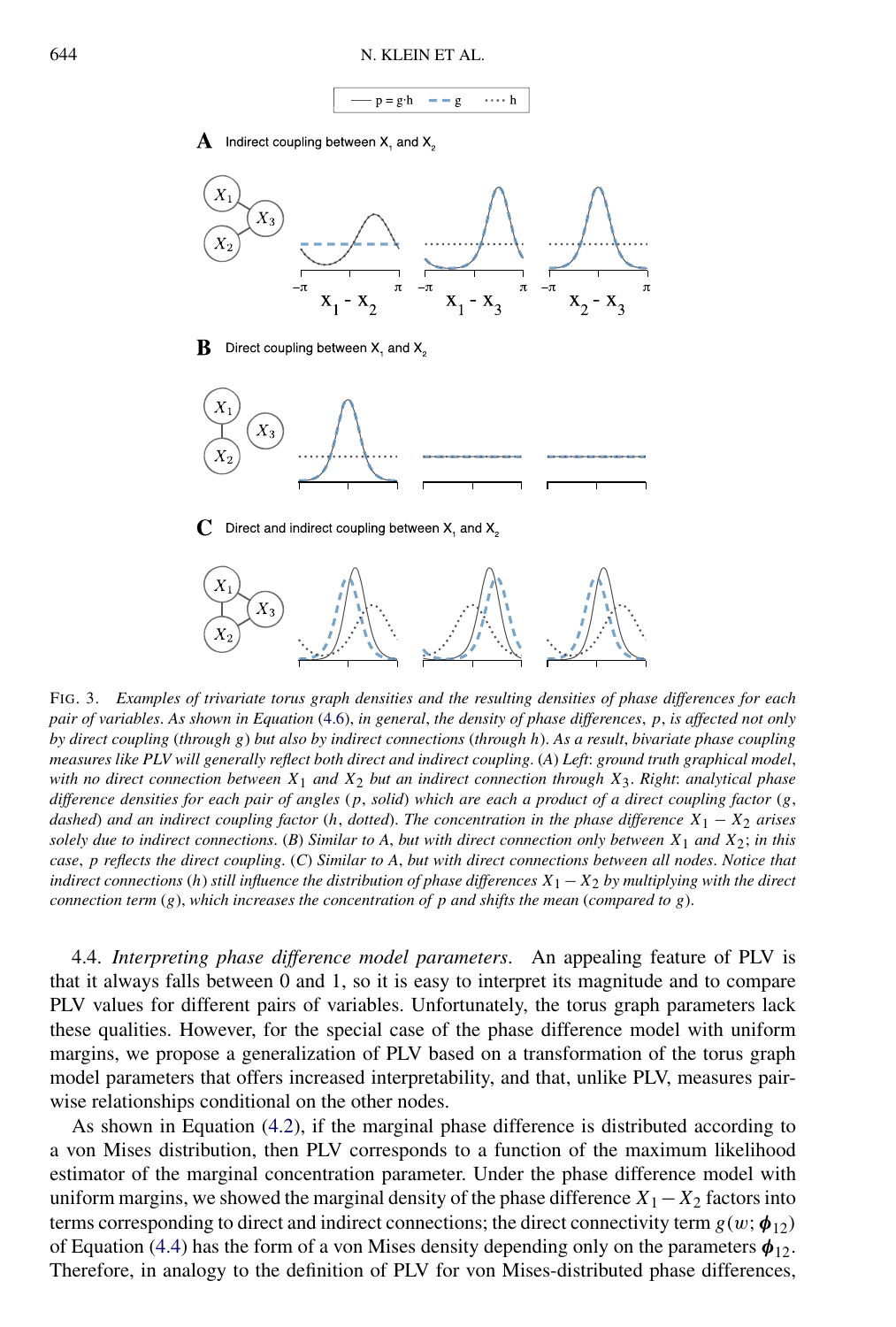#### TORUS GRAPHS 645

<span id="page-10-0"></span>we propose the following transformation of the parameters:

$$
\tilde{P}_{jk} = \frac{I_1\left(\sqrt{\alpha_{jk}^2 + \beta_{jk}^2}\right)}{I_0\left(\sqrt{\alpha_{jk}^2 + \beta_{jk}^2}\right)}.
$$

Like PLV, the measure always falls between 0 and 1 and therefore may be used to compare relative edge strengths in the phase difference model with uniform margins.

**5. Torus graph estimation and inference.** Because the normalization constant is intractable for the torus graph density and it cannot easily be approximated even for moderate dimension, estimation and inference are not straightforward. In particular, maximum likelihood estimation is not feasible. Instead, we turn to an an alternative procedure for estimation and inference called *score matching*. In Section 5.1, we establish the applicability of the score matching estimator, originally defined for densities on  $\mathbb{R}^d$ , to multivariate circular densities like torus graphs, then give the explicit form of the objective function and derive closed-form estimators that maximize the objective function. Section [5.2](#page-12-0) discusses two main approaches for determining a graph structure, one based on the asymptotic distributions of score matching estimators and the second based on regularization, which is particularly relevant for highdimensional problems.

5.1. *Estimation*. Score matching is an asymptotically consistent estimation method that does not require computation of the normalization constant and is based on minimizing the expected squared difference between the model and data *score functions* (gradients of the log-density functions), which leads to a tractable objective function for estimating the parameters [\(Hyvärinen](#page-24-0) [\(2005\)](#page-24-0)). It can be seen as analogous to maximum likelihood estimation, which uses the negative log likelihood as a scoring rule; score matching instead uses the gradient and Laplacian of the log density (with respect to the data) as a scoring rule [\(Dawid and](#page-24-0) [Musio](#page-24-0) [\(2014\)](#page-24-0)). In addition, for real-valued exponential family distributions, the estimator comes from an unbiased linear estimating equation, so asymptotic inference is straightforward [\(Forbes and Lauritzen](#page-24-0) [\(2015\)](#page-24-0), [Yu, Drton and Shojaie](#page-25-0) [\(2019\)](#page-25-0)). However, the original score matching estimator requires the density to be supported on  $\mathbb{R}^d$  and the proof of consistency relies on tail properties of such densities. We show that score matching estimators applied to circular densities such as the torus graph model retain the same form and therefore remain consistent. Score matching estimators have been considered previously for the phase difference model with uniform margins [\(Cadieu and Koepsell](#page-24-0) [\(2010\)](#page-24-0)) and the sine model [\(Mardia, Kent and Laha](#page-24-0) [\(2016\)](#page-24-0)), where the procedure requires modification because the sine model is a curved exponential family distribution (Theorem [3.1\)](#page-5-0).

The score matching objective function is the expected squared difference between the log gradients:

(5.1) 
$$
J(\boldsymbol{\phi}) = \frac{1}{2} \int p_{\mathbf{X}}(\mathbf{x}) \|\nabla_{\mathbf{x}} \log q(\mathbf{x}; \boldsymbol{\phi}) - \nabla_{\mathbf{x}} \log p_{\mathbf{X}}(\mathbf{x})\|_2^2 d\mathbf{x}.
$$

The objective function depends on the unknown data density  $p_X(x)$  in a nontrivial way, but we show in Theorem 5.1, using techniques similar to [Hyvärinen](#page-24-0) [\(2005,](#page-24-0) [2007\)](#page-24-0), that the objective function may be simplified to depend on the data density only through an expectation, allowing it to be estimated as an average over the sample (proof in [Klein et al.](#page-24-0) [\(2020a\)](#page-24-0), Section S5).

THEOREM 5.1 (Score matching estimators for torus graphs). *Under some mild regularity assumptions* (*given in [Klein et al](#page-24-0)*. [\(2020](#page-24-0)*a*), *Section S*5), *the score matching objective function*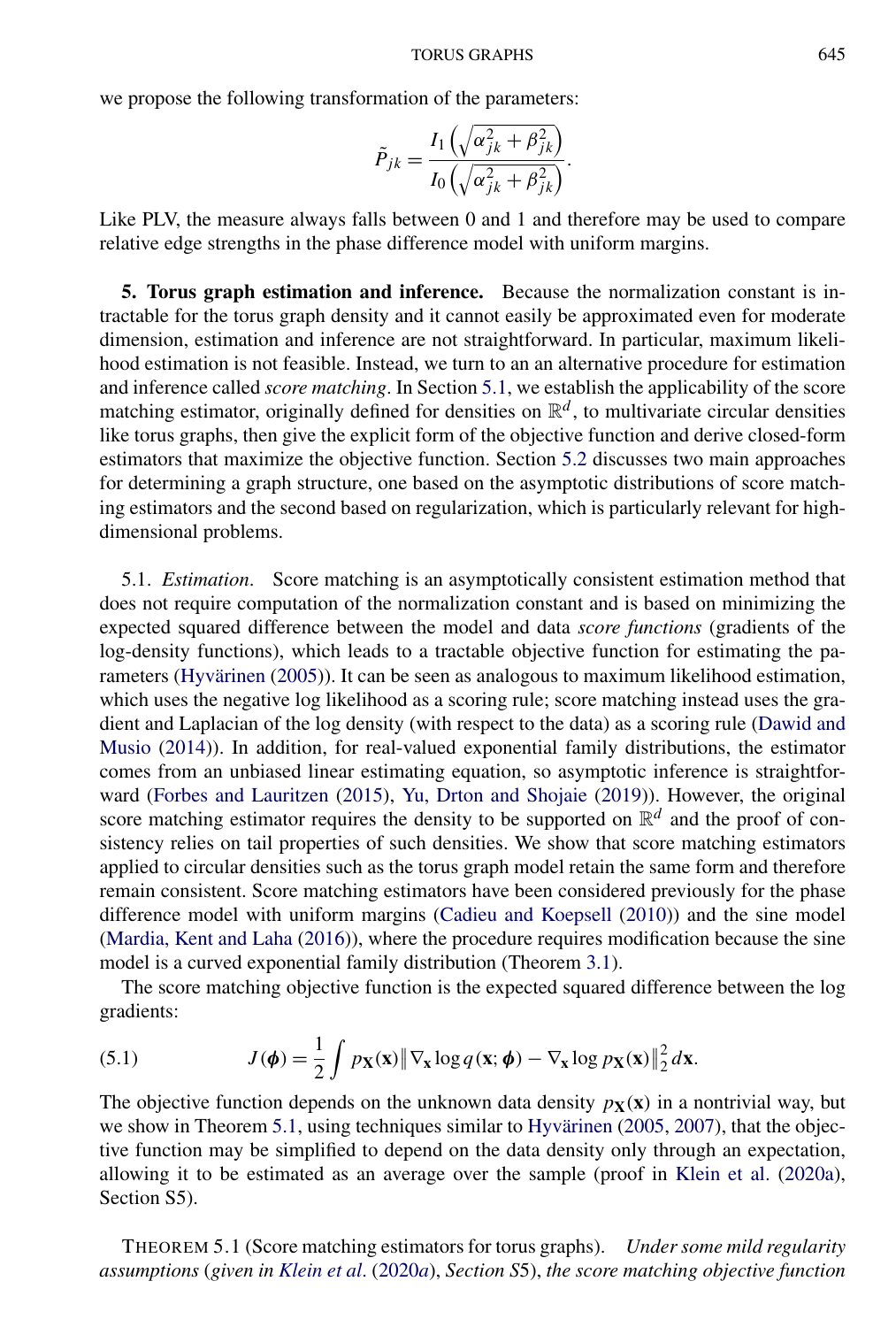*for the torus graph model takes the form*

$$
J(\boldsymbol{\phi}) = E_{\mathbf{x}} \left\{ \frac{1}{2} \boldsymbol{\phi}^T \boldsymbol{\Gamma}(\mathbf{x}) \boldsymbol{\phi} - \boldsymbol{\phi}^T \mathbf{H}(\mathbf{x}) \right\},\
$$

*where*

$$
\mathbf{H}(\mathbf{x}) = [\mathbf{S}^1(\mathbf{x}), 2\mathbf{S}^2(\mathbf{x})]^T
$$

*is a vector with dimension* 2*d*<sup>2</sup> *that is a simple function of the sufficient statistics and*

$$
\Gamma(x) = D(x)D(x)^T,
$$

*where*

$$
D(x)=\nabla_x S(x)
$$

*is the* 2*d*<sup>2</sup> × *d Jacobian of the sufficient statistic vector*. *Specific expressions for the Jacobian elements are given in [Klein et al](#page-24-0)*. [\(2020](#page-24-0)*a*), *Section S*5.

Theorem [5.1](#page-10-0) shows that the score matching objective may be estimated empirically by averaging over *N* observed samples. The empirical objective function is

(5.2) 
$$
\tilde{J}(\boldsymbol{\phi}) = \frac{1}{2} \boldsymbol{\phi}^T \hat{\boldsymbol{\Gamma}} \boldsymbol{\phi} - \boldsymbol{\phi}^T \hat{\boldsymbol{\Pi}},
$$

where

$$
\hat{\mathbf{\Gamma}} = \frac{1}{N} \sum_{n=1}^{N} \mathbf{\Gamma}(\mathbf{x}^{(n)}), \qquad \hat{\mathbf{H}} = \frac{1}{N} \sum_{n=1}^{N} \mathbf{H}(\mathbf{x}^{(n)})
$$

with  $\mathbf{x}^{(n)}$  denoting sample *n*. Taking the derivative of Equation (5.2) with respect to the parameter vector yields an unbiased estimating equation [\(Dawid and Musio](#page-24-0) [\(2014\)](#page-24-0)), which has a unique solution when  $\hat{\mathbf{\Gamma}}$  is invertible:

$$
\hat{\Gamma}\phi - \hat{H} = 0 \quad \longrightarrow \quad \hat{\phi} = \hat{\Gamma}^{-1}\hat{H}.
$$

The number of parameters for a *d*-dimensional torus graph is  $2d^2$  so sample sizes may not be sufficient for  $\hat{\Gamma}$  to be invertible. In particular,  $\hat{\Gamma}$  is a sum with *Nd* terms, so *N* must be greater than 2*d* for  $\hat{\Gamma}$  to be invertible. In practice, the variance of estimated parameters will be high if *N* is not much larger than 2*d*, leading to less accurate point estimates and inference. We investigate the effect of sample size on the resulting inferences, using simulated data, in Section [6.](#page-13-0)

For higher-dimensional problems, Equation (5.2) is a convex objective function that may be minimized numerically with regularization. In torus graphs, a group  $\ell_1$  penalty may be placed on the groups of pairwise coupling parameters  $\phi_{ik}$  to enforce sparsity in the estimated edges, yielding the following objective function:

$$
\tilde{J}_{\lambda}(\boldsymbol{\phi}) = \tilde{J}(\boldsymbol{\phi}) + \lambda \sum_{j < k} \|\boldsymbol{\phi}_{jk}\|_2.
$$

Here,  $\lambda$  is a tuning parameter that may be selected by criteria such as cross-validation or extended BIC [\(Lin, Drton and Shojaie](#page-24-0) [\(2016\)](#page-24-0)). Other structured penalties may be used to encourage the model toward specific submodels (such as the phase difference model or the uniform marginal model). For instance, separate group <sup>1</sup> penalties could be applied to the pairs of coupling parameters corresponding to positive and negative dependence, or an <sup>2</sup> penalty on the marginal parameters  $\phi_j$  could encourage low concentration. This type of penalization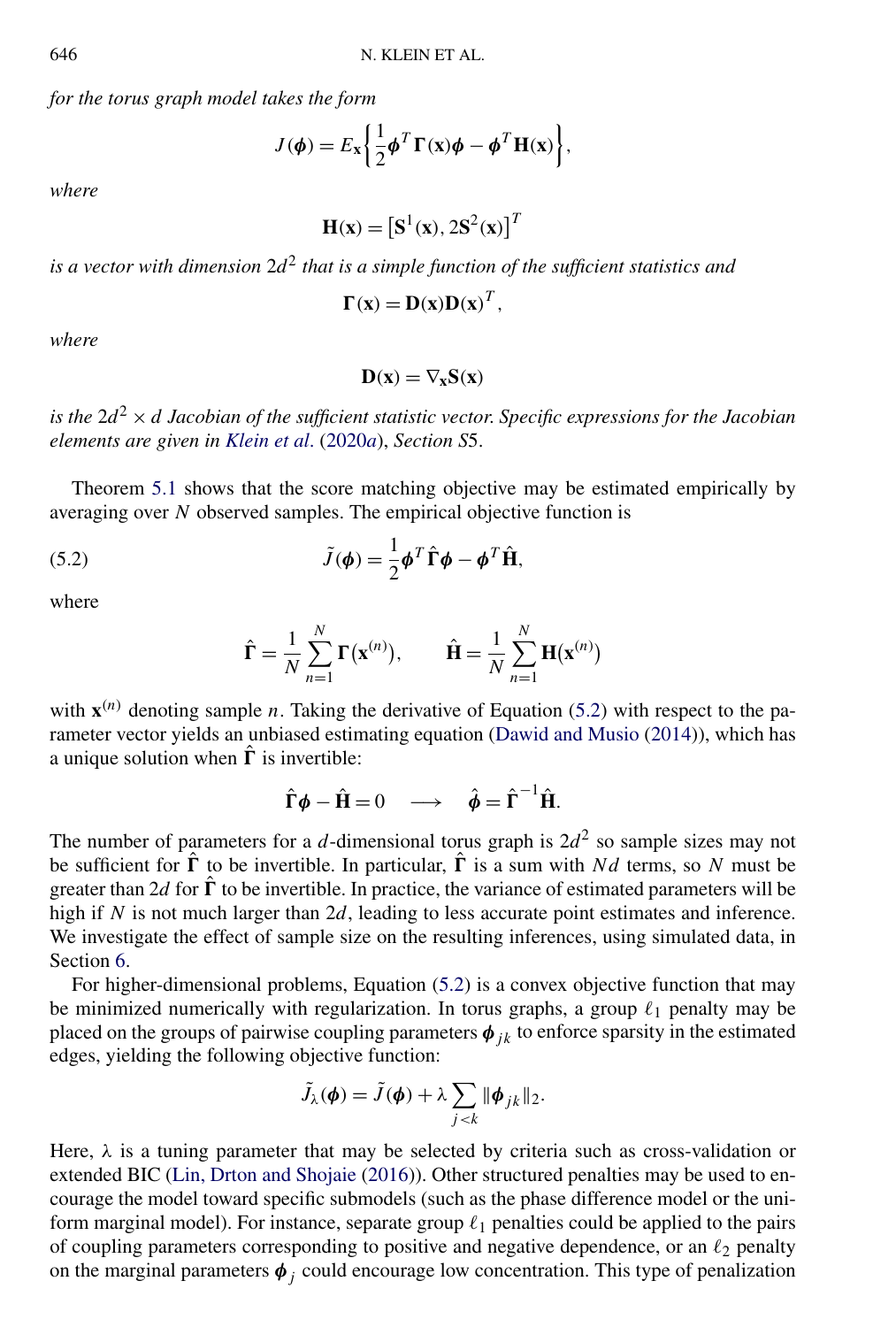#### TORUS GRAPHS 647

<span id="page-12-0"></span>may improve behavior of the objective function, and could be especially useful when certain subfamilies appear reasonable based on exploratory data analysis. The computational burden of calculating  $\hat{\Gamma}^{-1}$  may be reduced using the conditional independence structure of the graph, as we may estimate each four-dimensional group of parameters  $\phi_{jk}$  using score matching on the conditional distribution  $p(x_j, x_k|\mathbf{x}_{-jk})$ , which involves only  $\dot{8}(d-1)$ -dimensional sufficient statistics and thus uses only a subset of the rows of  $D(x)$ , lessening the computational burden of matrix inversion [\(Yu, Kolar and Gupta](#page-25-0) [\(2016\)](#page-25-0)).

5.2. *Inference*. In our setting, the goal of inference is to determine a graph structure by determining which pairs of variables  $\{j, k\}$  have nonzero  $\phi_{jk}$ , indicating an edge between nodes *j* and *k*. As shown in previous work, score matching estimators are asymptotically normal [\(Dawid and Musio](#page-24-0) [\(2014\)](#page-24-0), [Forbes and Lauritzen](#page-24-0) [\(2015\)](#page-24-0), [Yu, Drton and Shojaie](#page-25-0) [\(2019\)](#page-25-0)), that is,

(5.3) 
$$
\sqrt{N}(\hat{\phi} - \phi) \stackrel{d}{\rightarrow} \mathcal{N}(\mathbf{0}, \Sigma),
$$

where the asymptotic variance is given by

$$
\pmb{\Sigma} = \pmb{\Gamma}_0^{-1} \pmb{V}_0 \pmb{\Gamma}_0^{-1}
$$

with

$$
\Gamma_0 = E[\Gamma(\mathbf{x})], \qquad \mathbf{V}_0 = E[(\Gamma(\mathbf{x})\boldsymbol{\phi} - \mathbf{H}(\mathbf{x}))(\Gamma(\mathbf{x})\boldsymbol{\phi} - \mathbf{H}(\mathbf{x}))^T].
$$

Sample averages may be substituted for the expectations to obtain an estimate of the asymptotic variance, and because the true value of  $\phi$  is unknown, we may substitute either our estimate  $\hat{\phi}$  or a null hypothetical value.

By considering the marginal Gaussian distribution of each element of  $\phi$ , confidence intervals may be constructed in a standard way. However, in the torus graph model, there are four parameters per edge, so individual parameters are not of primary interest. In addition, we may be interested in testing hypotheses about groups of edges (for example, the null hypothesis might be that there are no edges between regions A and B). Fortunately, inference on groups of edges is also straightforward, as specified in the following lemma.

LEMMA 5.1 (Asymptotic distribution for groups of torus graph parameters.). *A vector of parameters indexed by an index set*  $E$  *of size*  $|E|$ *, denoted*  $\phi_E$ *, satisfies* 

$$
\sqrt{N}(\hat{\phi_E} - \phi_E) \stackrel{d}{\rightarrow} \mathcal{N}(0, \Sigma_E),
$$

*where*  $\Sigma_E$  *is the corresponding submatrix of the asymptotic variance*  $\Sigma$  *of Equation* (5.3). *We also have*

$$
N(\hat{\boldsymbol{\phi}}_E - \boldsymbol{\phi}_E)^T \boldsymbol{\Sigma}_E^{-1}(\hat{\boldsymbol{\phi}}_E - \boldsymbol{\phi}_E) \stackrel{d}{\rightarrow} \chi^2(|E|).
$$

Lemma 5.1 enables computation of *p*-values for single edges (if *E* indexes the four parameters for a single edge) or for groups of edges. In particular, if *E* indexes the four parameters corresponding to a single edge, then under the null hypothesis that  $\phi_E = 0$ ,

$$
X_E^2 \equiv N \hat{\phi}_E^T \Sigma_E^{-1} \hat{\phi}_E \stackrel{d}{\rightarrow} \chi^2(4),
$$

so for an observed value of the test statistic  $\hat{X}_E^2$ , the probability statement  $P(X_E^2 \ge \hat{X}_E^2)$ , which gives a *p*-value for the edge, may be evaluated using the  $\chi^2$  distribution with 4 degrees of freedom. Similarly, a  $\chi^2$  distribution with two degrees of freedom may be used to test for only rotational or only reflectional covariance, or to test for nonzero marginal parameters.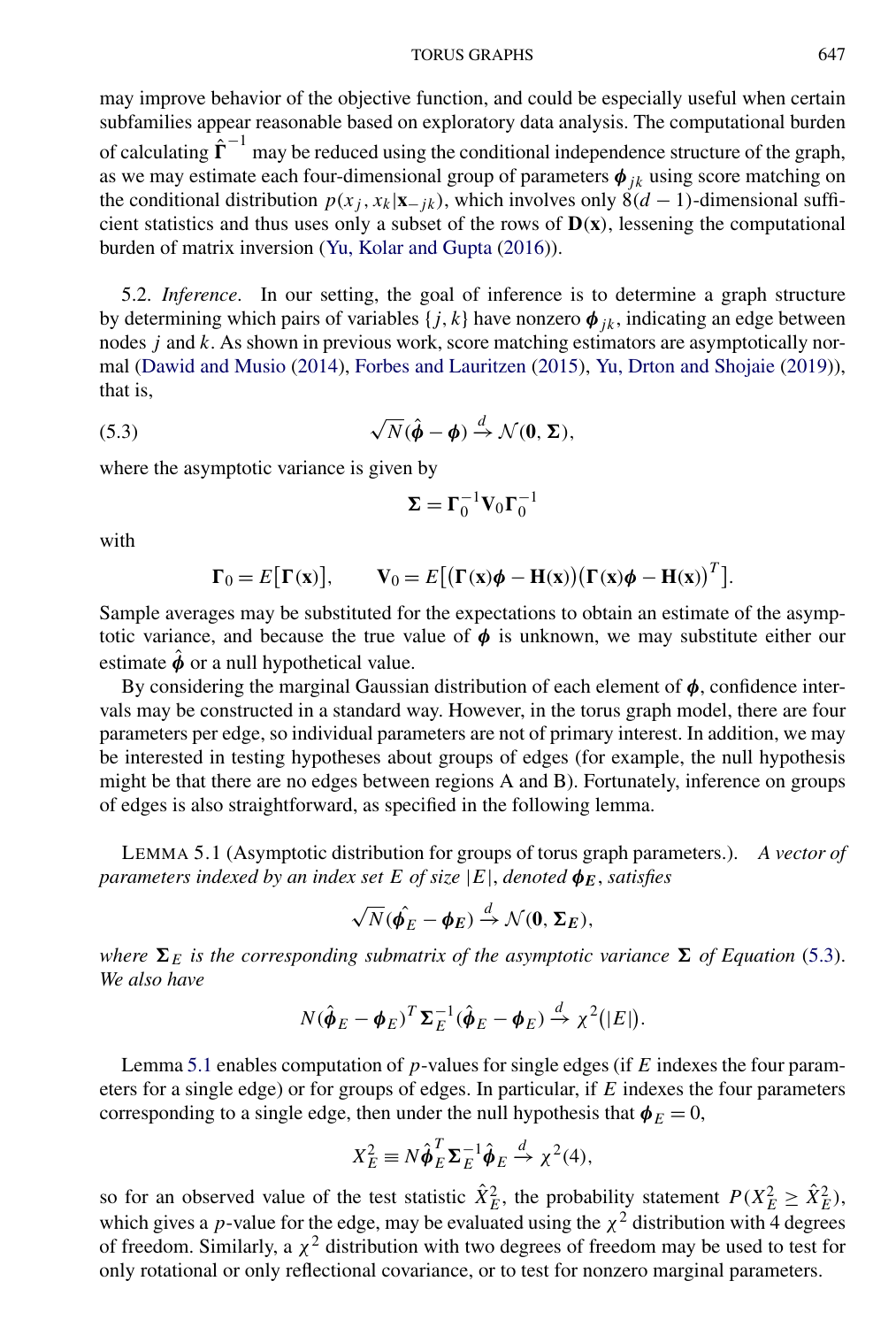<span id="page-13-0"></span>Inference after regularization is less straightforward. Recent work has addressed inference for score matching estimators when using an  $\ell_1$  penalty on each parameter [\(Yu, Kolar and](#page-25-0) [Gupta](#page-25-0) [\(2016\)](#page-25-0)), which could potentially be extended to torus graphs with a group  $\ell_1$  penalty. Other approaches for inference in high dimensions include the bootstrap or stability selection [\(Meinshausen and Bühlmann](#page-24-0) [\(2010\)](#page-24-0)). One parametric bootstrap approach is as follows. Assume we are interested in testing the null hypothesis that some particular subset of edges is missing from the graph. We may first fit a null torus graph model in which the coupling parameters corresponding to the edge set of interest are set to zero, selecting the regularization parameter by cross-validation of the score matching objective function. Next, *B* times, we would draw samples of the same size as the data from the null torus graph model, re-select the regularization parameter by cross-validation, and fit the unrestricted torus graph model to the samples using this regularization parameter. By computing the distribution of a suitable statistic (such as the number of nonzero edges or the maximal edgewise parameter vector norm) from these fitted null models, we obtain an empirical estimate of the null distribution of the statistic, which can then be used to judge the size of the same statistic computed on the original data.

**6. Simulation study.** As our analytical results of Section [4](#page-5-0) show, torus graphs can separate the effects of pairwise coupling and marginal concentration and have pairwise coupling parameters that represent direct connections between nodes. In contrast, bivariate phase coupling measures like PLV are sensitive to the marginal distribution of the variables and can reflect not only direct connections but also indirect paths through the other nodes. We conducted simulations to demonstrate these results. In addition, we explored the performance of torus graphs in recovering graph structures in simulated data similar to real data to determine how well we expect torus graphs to perform in the real data. Section 6.1 gives the simulation details and Section [6.2](#page-14-0) provides the results.

6.1. *Simulation methods*. When comparing PLV to torus graphs, we chose to generate data using the notion of positive rotational dependence discussed in Section [2.](#page-2-0) This was done to demonstrate that torus graphs recover interactions of this type even when data were not directly generated from a torus graph model. To generate bivariate data with rotational dependence and nearly uniform marginal distributions, we first drew *N* trials of phase angles *x*<sub>1</sub> from a von Mises distribution with low circular concentration  $\kappa_1$ . Then, for each trial, we let  $x_2 = x_1 + \xi + \epsilon$  where  $\xi$  is a fixed phase offset and  $\epsilon$  is noise drawn from a concentrated mean-zero von Mises distribution with concentration  $κ_ε$  (where, on a small number of trials, we used less concentrated noise to emulate the noisiness present in real data). Extending to more than two nodes follows a similar process, where data for an additional node is generated based on data from a neighbor in the graph.

We generated synthetic data with two ground truth phase coupling structures that are intended to reflect realistic scenarios (and with parameters chosen to produce samples that emulate real neural phase angle data; [Klein et al.](#page-24-0) [\(2020a\)](#page-24-0), Figure S10 compares the simulated data to real data, showing similar first- and second-order behavior and similar observed pairwise PLV values). First, we constructed five-dimensional data meant to emulate the effects of spatial dependence, such as dependence between electrodes on a linear probe situated within a single functional region, which, under a nearest-neighbor Markov assumption, would induce sparse conditional independence graph structures (because each node would be directly dependent only on its nearest neighbors on the probe). We coupled nodes in a linear chain and chose  $\xi = \frac{\pi}{100}$  and  $\kappa_{\epsilon} = 40$  (with 15 of 840 trials contaminated with extra noise with concentration 0.1). Second, we constructed three-dimensional data meant to emulate the effects of indirect connections, which may occur when electrodes are in different regions, but not all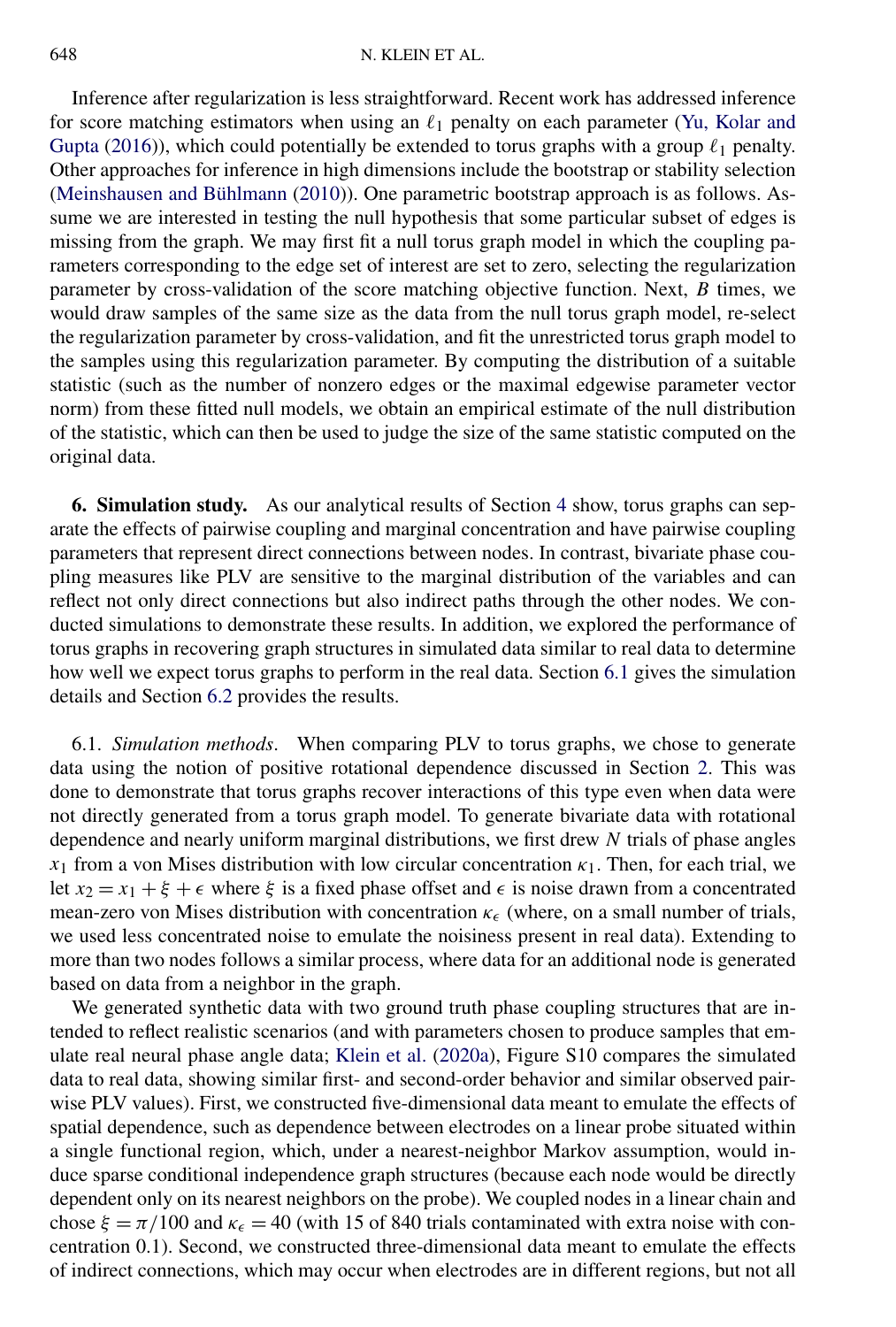<span id="page-14-0"></span>

FIG. 4. *The torus graph recovers the ground truth graph structures* (*top panel*) *from realistic simulated data sets while a bivariate phase coupling measure*, *phase locking value* (*PLV*), *does not* (*edges shown for corrected p <* 0*.*001). *Left*: *a* 3*-dimensional simulated example of cross-area phase coupling where regions X*1 *and X*2 *are not directly coupled*, *but are both coupled to region X*3. *Right*: *a* 5*-dimensional simulated example of a graph structure that could be observed for channels on a linear probe with nearest-neighbor spatial dependence*. *In both cases*, *PLV infers a fully-connected graph due to indirect connections*.

of the regions are communicating directly. In particular,  $x_2$  was concentrated at  $\kappa_2 = 0.01$ , *x*<sub>1</sub> and *x*<sub>3</sub> had phase offsets of  $\xi = \pi/6$  and  $\xi = \pi/100$ , respectively, from *x*<sub>2</sub>, and the coupling noise had concentration  $\kappa_{\epsilon} = 2$  (with 75 of 840 trials contaminated with extra noise with concentration 0.1). For each scenario, we simulated data of sample size 840 (to match the sample size of the real data). Then, for each data set, we fitted a torus graph and selected edges based on Lemma [5.1;](#page-12-0) we also used the Rayleigh test of uniformity to construct a graph based on PLV [\(Kass, Eden and Brown](#page-24-0) [\(2014\)](#page-24-0), p. 268). For both tests, we used an alpha level of  $\alpha = 0.001$  with Bonferroni correction for multiple tests.

To gain intuition on how well torus graphs could be expected to perform in the real LFP data we analyze in Section [7,](#page-15-0) we investigated how well torus graphs recover the edges for varying dimensions, sample sizes, and underlying levels of sparsity in the edges. For this simulation, we generated data from a torus graph model of varying dimension with zero marginal concentration and with either 25% or 50% of edges present in the generating distribution. By varying the threshold on the edgewise  $X^2$  statistics (Lemma [5.1\)](#page-12-0), we computed an ROC curve for each simulated data set. The ROC curves were averaged across 30 data sets, then the area under the curve (AUC) was calculated as a measure of performance.

6.2. *Simulation results*. For the first set of simulations, Figure 4 shows that in both the three-dimensional and five-dimensional cases, the torus graph recovered the correct structure while the PLV graph recovered a fully connected graph. Although the performance of PLV may be better for other graph structures, our analytical results in Section [4](#page-5-0) suggest that graph structures with indirect paths between nodes are likely to induce excess edges in the PLV graph. To follow up on this result, we further explored the False Positive Rate (FPR) and False Negative Rate (FNR) for PLV and torus graphs by repeating the simulations. We found that PLV graphs have low FNR (near 0), but also have a very high FPR (near 1), so PLV likely will not miss a true edge but will also add many additional edges [\(Klein et al.](#page-24-0) [\(2020a\)](#page-24-0), Figure S11). This result agrees with the notion that hypothesis testing based on PLV, even when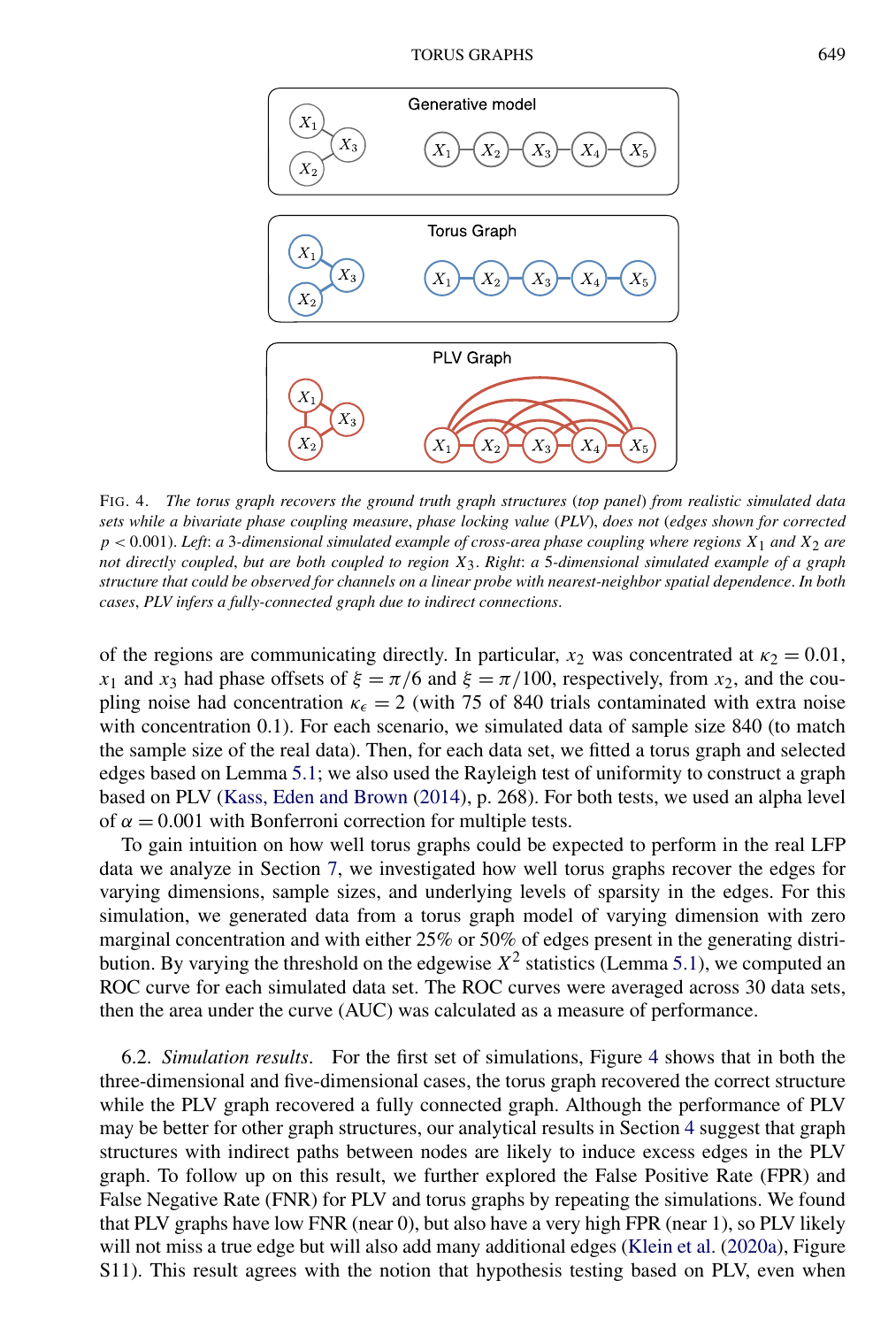<span id="page-15-0"></span>

FIG. 5. *In simulated data with two different underlying edge densities*, *the average ROC curve area under the curve* (*AUC*) *was computed across* 30 *simulated data sets as a function of sample size* (*shown along the horizontal axis*). *The dimension of the data is indicated by line color and different markers*. *Panel A demonstrates that if the true underlying graph has only* 25*% of all possible edges present*, *then even for* 24 *dimensional data* (*diamond markers*), *a sample size of* 840 (*the size of our real LFP data set*) *is sufficient to reach AUC above* 0.9. *While performance degrades when the underlying graph is more dense*, *panel B shows that performance is still reasonable* (*AUC near* 0.8) *for* 24 *dimensional data with* 840 *samples*.

corrected for multiple comparisons, cannot be reliably used to control FPR for multivariate graphs because PLV measures both direct as well as indirect connectivity and thus tends to overestimate connectivity. In contrast, torus graphs are more conservative in assigning edges and control the FPR at the nominal level (though they tend to have higher FNR, especially for low sample sizes).

Figure 5 displays the results of the second set of simulations, which investigated the ability of torus graphs to recover the true structure as a function of true edge density, sample size, and data dimension. Importantly, for simulated data of dimension 24 and sample size of 840 (matching the real LFP data), the torus graph model is able to achieve 0.9 AUC as long as the graph is sufficiently sparse (around 25% of all possible edges present). In the real data results of Figure [8\(](#page-19-0)B), we in fact observe approximately 25% of edges present, suggesting that this graph density may be reasonable for the real data. A more detailed investigation of the ROC curves and precision curves by dimension with fixed sample size 840 is given in [Klein et al.](#page-24-0) [\(2020a\)](#page-24-0), Figure S4, which again demonstrates that for a sufficiently sparse underlying graph structure, the torus graph method is expected to perform well for the sample size and dimension in the real LFP data. However, prior beliefs about the sparsity of the underlying graph will play a role in judging the likely accuracy of results.

**7. Analysis of neural phase angles.** We demonstrate torus graphs in a set of local field potentials (LFPs) collected from 24 electrodes in the prefrontal cortex (PFC) and hippocampus (HPC) of a macaque monkey during a paired-associate learning task. Previous analysis of these data in [Brincat and Miller](#page-23-0) [\(2016\)](#page-23-0) found that beta-band (16 Hz) phase coupling between PFC and HPC peaked during the cue presentation and also increased with learning after the subject received feedback on each trial. Here, we sought a more fine-grained description of the phase coupling between PFC and HPC during the cue presentation period, and focused on describing relationships between PFC and three distinct subregions of HPC: subiculum (Sub), dentate gyrus (DG), and CA3.

First, we applied torus graphs to two different low-dimensional subnetworks: (i) a subnetwork consisting of five electrodes arranged linearly along a probe within CA3 and (ii)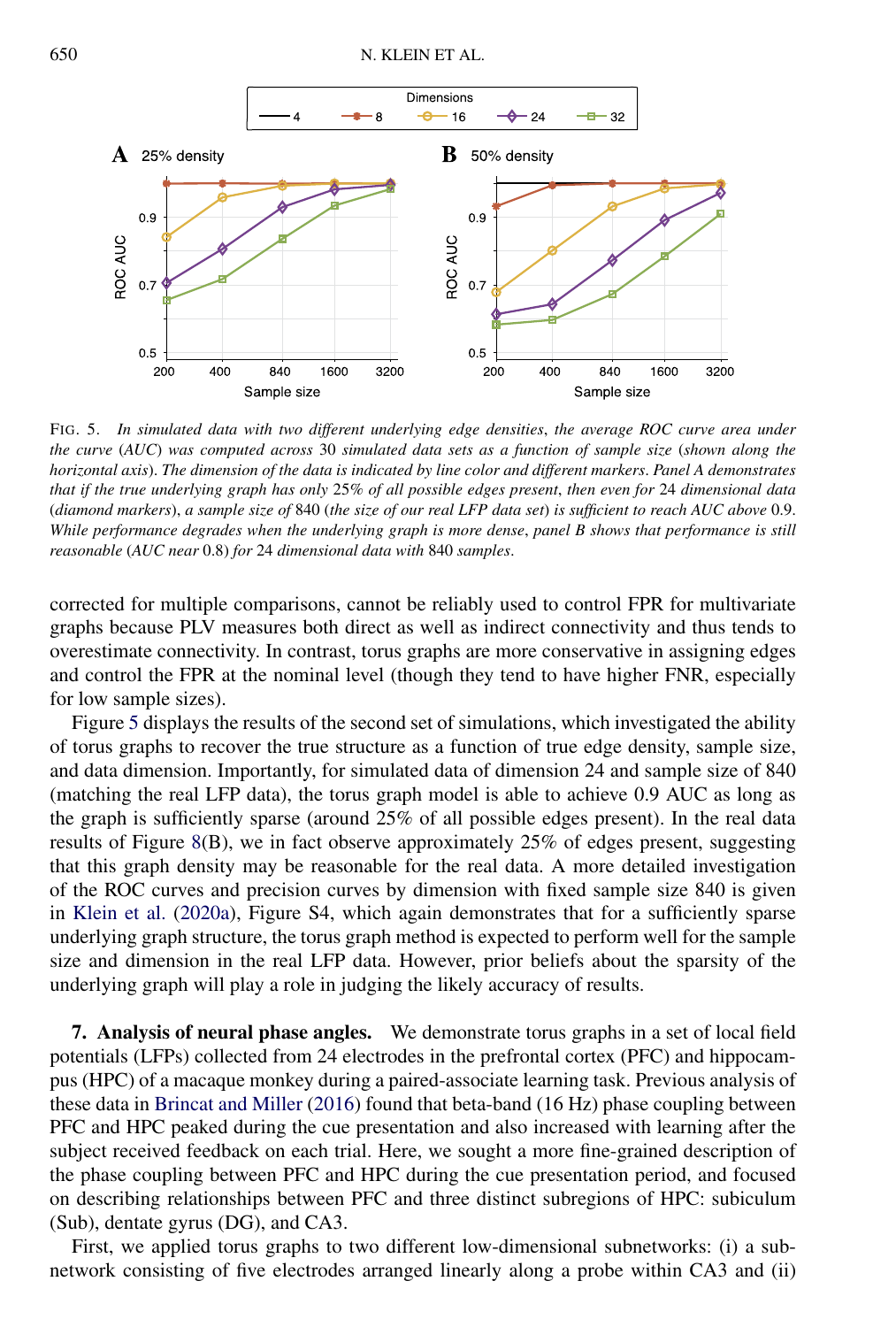a collection of all trivariate subnetworks consisting of an electrode in each of the regions Sub, DG, and PFC. The five-dimensional subnetwork was chosen as a proof of concept, because electrodes in the same region and with a linear spatial arrangement ought to exhibit a nearest-neighbor conditional independence structure. We chose to examine connectivity between Sub, DG, and PFC because the patterns of connectivity between these three regions could be informative about whether hippocampal activity is leading prefrontal activity and because torus graphs should be able to disentangle the effect of direct and indirect connections to give a more informative connectivity structure than could bivariate phase coupling measures. Second, we applied torus graphs to the full 24-dimensional data set by first testing for the presence of any cross-region edges between PFC, Sub, DG, and CA3, and then following up with post-hoc tests of individual cross-region and within-region edges to construct a full 24-dimensional graph. Finally, we used a subset of the PFC electrodes to examine the goodness-of-fit of the torus graph model to the data and to investigate whether any torus graph subfamilies appeared to be appropriate for this data set.

We describe the data and preprocessing in Section 7.1 and give an outline of our data analysis methods in Section 7.2. Section [7.3](#page-18-0) presents the results and we discuss implications of the results in Section [7.4.](#page-20-0)

7.1. *Experiment and data details*. The experimental design and data collection procedures are described thoroughly in [Brincat and Miller](#page-23-0) [\(2015,](#page-23-0) [2016\)](#page-23-0). We use data from a single animal in a single session comprising 840 trials in which a correct response was given. (The sample size here is 840; a very small number of animals, usually 1 or 2, is standard practice in nonhuman primate neurophysiology because, even though there is large subject-to-subject variability in the fine details of brain structure and function, the overall structure and function of major brain regions is conserved, as are, typically, the primary scientific conclusions, though it is common to replicate in a second animal results found in a single animal; we also note that while part of the purpose of the original experiment involved learning, we are here ignoring any transient learning effects, which take place rapidly.) Briefly, four images of objects were randomly paired; the subject learned the associations between pairs through repeated exposure to the pairs followed by a reward for correctly identifying a matching pair. In each trial, the pairs of images were presented sequentially with a 750 ms delay period between the images, during which a fixation mark was shown. All procedures followed the guidelines of the MIT Animal Care and Use Committee and the US National Institutes of Health. (The experimental procedures were painless to the animals, as all forms of sensation originate outside the brain.) The data used in this paper contain 8 single-channel electrodes in PFC and a linear probe with 16 channels in HPC, with HPC channels categorized based on neural spiking characteristics into three subregions: dentate gyrus (DG), CA3, and subiculum (Sub). Recording regions and data processing steps are depicted in Figure [6.](#page-17-0) We focus on a time point at 300 ms after initial cue presentation, as PLV pooled across all sessions identified phase coupling peaking near 16 Hz at this time point [\(Brincat and Miller](#page-23-0) [\(2016\)](#page-23-0), Supplementary Figure 5); we verified that the session we used showed the same overall phase coupling relationship. After downsampling the data to 200 Hz and subtracting the average (evoked) response, we used complex Morlet wavelets with 6 cycles to extract the instantaneous phase of each channel at 16 Hz in each trial.

7.2. *Data analysis methods*. To examine whether torus graphs could recover the spatial features we would expect along the linear probe, we first applied torus graphs to the 5-dimensional network containing channels on a linear probe that are all within CA3, likely to exhibit strong spatial dependence between neighboring channels, and used a hypothesis test for each edge with  $\alpha = 0.0001$ . We chose a stringent threshold because, based on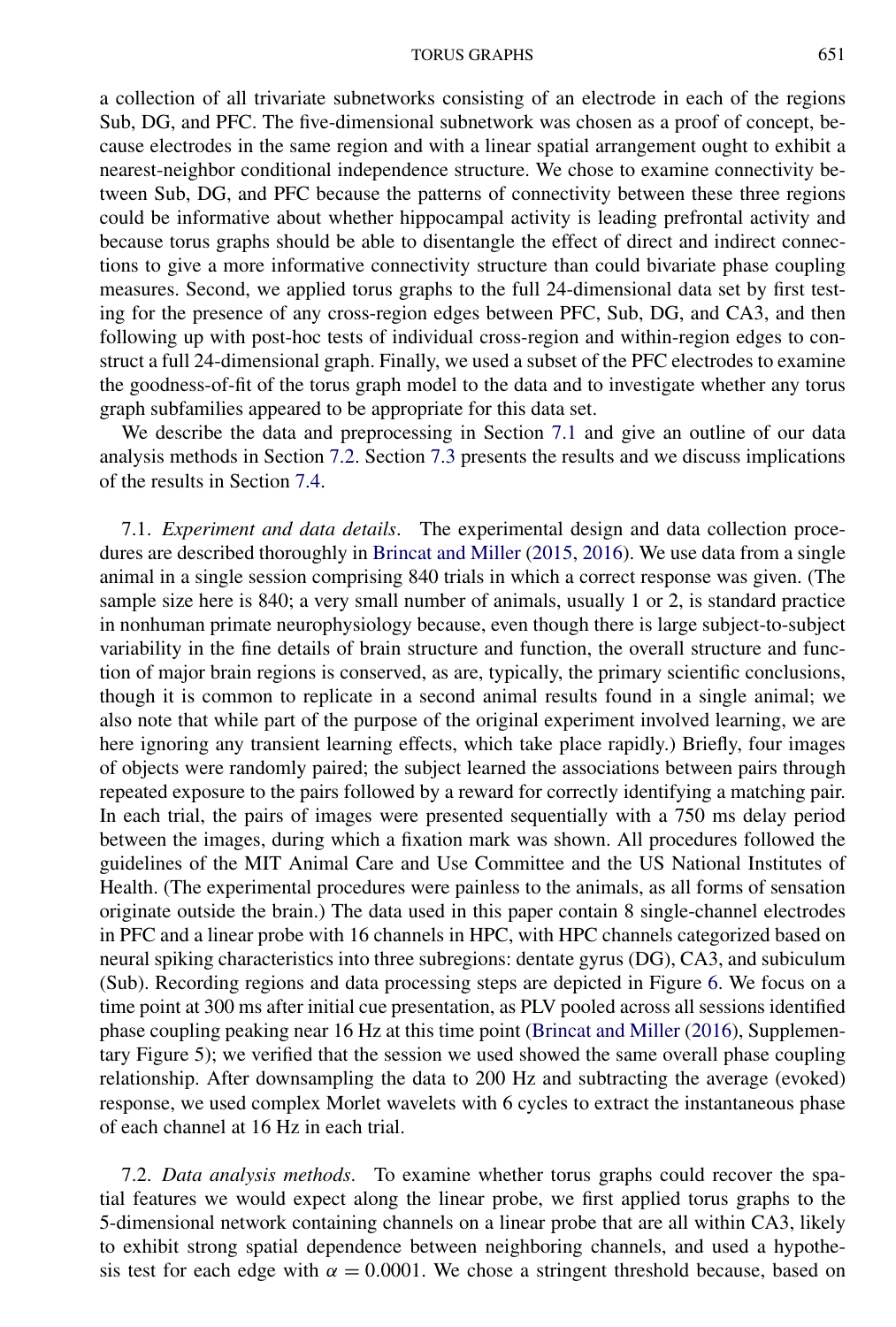<span id="page-17-0"></span>

FIG. 6. (*A*) *Depiction of recording sites in ventrolateral prefrontal cortex* (*PFC*) *and hippocampus*. (*B*) *Preprocessing to obtain phase angles*: *local field potential* (*LFP*) *signals are filtered using Morlet wavelets to extract phase angles from* 16 *Hz oscillations at a time point of interest* (*two signals are shown for a single trial*; *repeated observations of phase angles are collected across repeated trials*).

the first simulation study of Section [6,](#page-13-0) we expected PLV to add extraneous edges, yet we wanted to demonstrate that torus graphs and PLV give very different results even when a small threshold is used. Then, to examine whether torus graphs appeared to disentangle the effects of direct and indirect edges, we focused first on a trivariate network containing Sub, DG, and PFC where there is a simple interpretation of direct edges because CA3 and Sub send output signals from hippocampus while DG receives input signals to the hippocampus. Therefore, prominent connections between CA3 and PFC and/or Sub and PFC would suggest hippocampal activity may be leading PFC activity during this period of the task, while dominance of connections between DG and PFC would suggest the opposite. Because there are multiple channels in each of the three regions, we aggregated results across all possible triplets of channels from the three regions by inferring edges by majority vote across all possible trivariate graphs (using an alpha level of  $p < 0.0001$  for each edgewise test).

We also investigated the graphical structure between the four regions (PFC, DG, CA3, and Sub) using a 24-dimensional torus graph on all electrodes; based on model selection techniques described in the next paragraph, we used a phase difference model. First, we assessed between-region connectivity between each pair of regions using the results of Lemma [5.1](#page-12-0) to test the set of null hypotheses that there were no edges between each pair of regions. For example, there are 40 total possible edges between CA3 and PFC with two parameters for each edge, so the hypothesis test for the existence of any edges between CA3 and PFC was based on a  $\chi^2(80)$  distribution. For each pair of regions, we obtained a *p*-value for the entire group of edges between the two regions under the null hypothesis that there are no edges between the two regions. Because we were interested only in further investigating cross-region interactions with strong evidence, for this set of hypothesis tests, we chose a stringent alpha level of  $\alpha = 0.001$  with a Bonferroni correction across all 6 between-region tests to control for multiple tests. To better understand the individual connections driving this cross-region connectivity, and to investigate within-region connectivity patterns, we then applied post-hoc tests on the individual edges. That is, for each possible edge between pairs of regions that were identified as having some connection by the first step, we obtained a *p*-value using a  $\chi^2(2)$  distribution. Similarly, we calculated a *p*-value for each possible edge connecting electrodes within the same region. In this case, we assigned edges using a less stringent alpha level of  $\alpha = 0.05$  without correcting for multiple tests, as we expected the evidence for any specific edge would be weaker than the evidence for cross-region connections and because multiple comparisons were already taken into account in the first set of between-region tests.

To assess the appropriateness of torus graphs for this data set and to assess whether any submodels were appropriate, we explored the first- and second-order behavior of the LFP phase angles. To determine whether the uniform marginal model should be fitted, we tested for uniform marginal distributions using a Rayleigh test on each electrode, marginally, then obtained an overall decision regarding the null hypothesis that all distributions were uniform using Fisher's method to combine *p*-values [\(Kass, Eden and Brown](#page-24-0) [\(2014\)](#page-24-0), p. 301).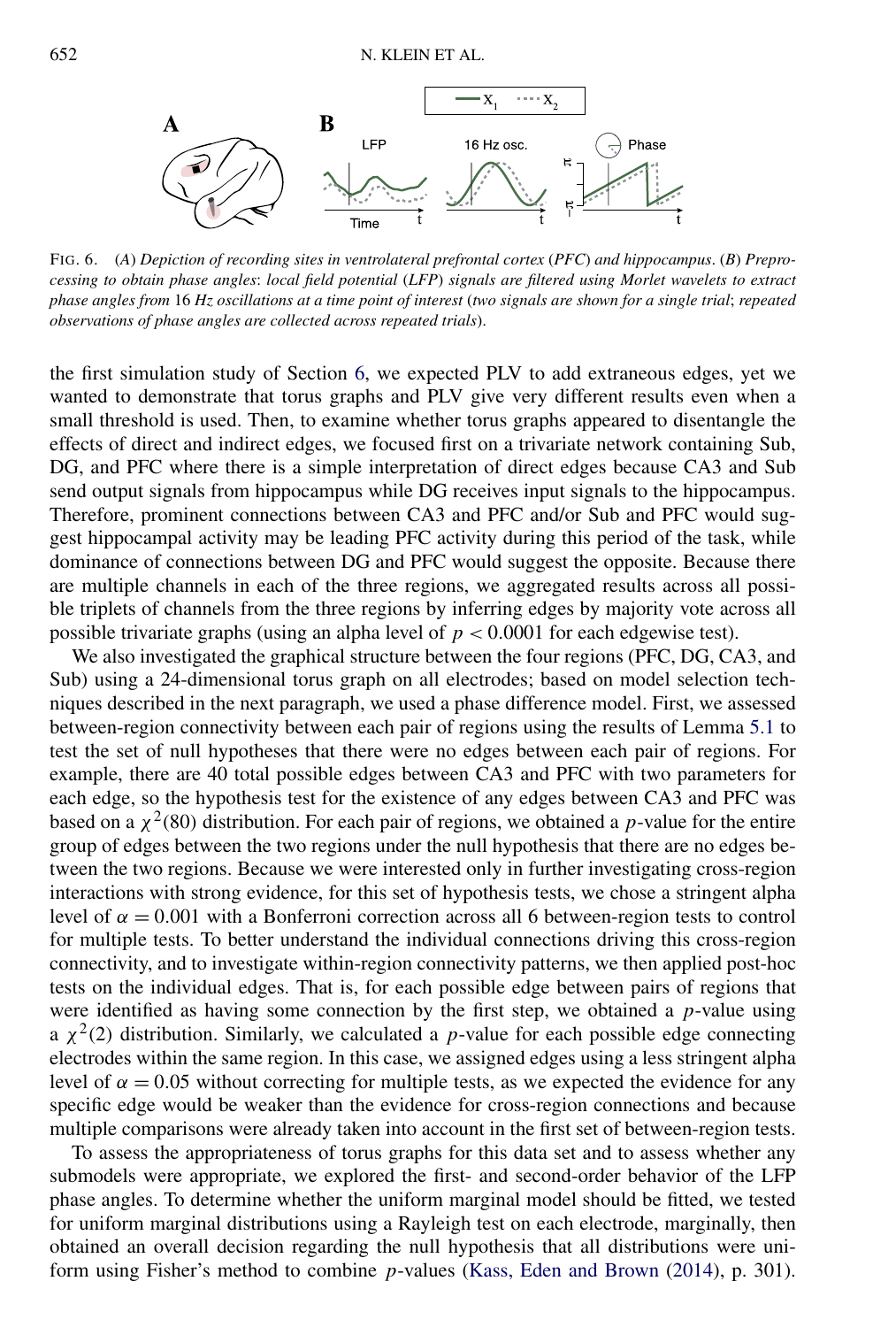<span id="page-18-0"></span>

FIG. 7. *Torus graphs and PLV graphs from low-dimensional networks of interest in LFP data*. *Left*: *cross-region connectivity between dentate gyrus* (*DG*), *subiculum* (*Sub*), *and PFC*, *where the torus graph* (*top panel*) *indicated that DG and PFC are each coupled to Sub*; *in contrast*, *PLV* (*bottom panel*) *inferred a fully-connected graph*. *Right*: *within-region connectivity in CA*3, *where the torus graph indicated a spatial dependence structure which reflects the placement of channels along a linear probe*, *while PLV inferred a fully-connected graph*.

Equation [\(4.6\)](#page-8-0) showed that the marginal distribution of phase differences in a torus graph model depends on the coupling parameters for all possible direct and indirect paths between two nodes, so that any observed concentration of phase differences, marginally, could indicate the presence of *some* nonzero coupling parameters (possibly corresponding to indirect paths). Therefore, we applied the Rayleigh test to the observed phase differences for each pair of variables, then combined *p*-values using Fisher's method to test the null hypothesis that all marginal phase difference distributions were uniform; we also performed a similar procedure on the observed pairwise phase sums. For these exploratory tests, we used a *p*-value threshold of  $p < 0.05$  so that we would be sensitive to departures from uniformity in either the marginal distributions or the distributions of phase differences/sums. Finally, after fitting the chosen model, we used Kolmogorov–Smirnov (KS) goodness-of-fit tests to determine whether there was any evidence that LFP angles were drawn from a different distribution than the fitted theoretical model. In particular, we tested for differences in the marginal distributions of the angles, then tested for differences in the marginal distributions of pairwise phase differences and pairwise phase sums, and used Fisher's method to combine *p*-values within each of the three groups of tests. We used an alpha level of 0*.*05 for each test.

7.3. *Data results*. In the low-dimensional subnetworks, we found that the torus graph recovered a structure consistent with nearest-neighbor coupling along the linear probe (Figure 7, top panel), while PLV suggested a fully-connected graph; [Klein et al.](#page-24-0) [\(2020a\)](#page-24-0), Figure S7.B, shows *p*-values for the five-dimensional graph for both torus graphs and PLV. In addition, the top panel of Figure 7 shows that torus graphs appear to capture an interesting trivariate network with no coupling between PFC and DG, but with each of PFC and DG coupled with Sub. [Klein et al.](#page-24-0) [\(2020a\)](#page-24-0), Figure S7.C, shows *p*-values for all of the individual trivariate graphs, indicating that in the majority of individual trivariate graphs, there was no evidence for an edge between PFC and DG, while again, PLV suggested a fully connected graph.

For the 24-dimensional torus graph applied to all electrodes, we found, first, using the overall tests for the presence of any edges between each pair of regions, that there was apparent connectivity between all hippocampal subregions (CA3, DG, and Sub) and connectivity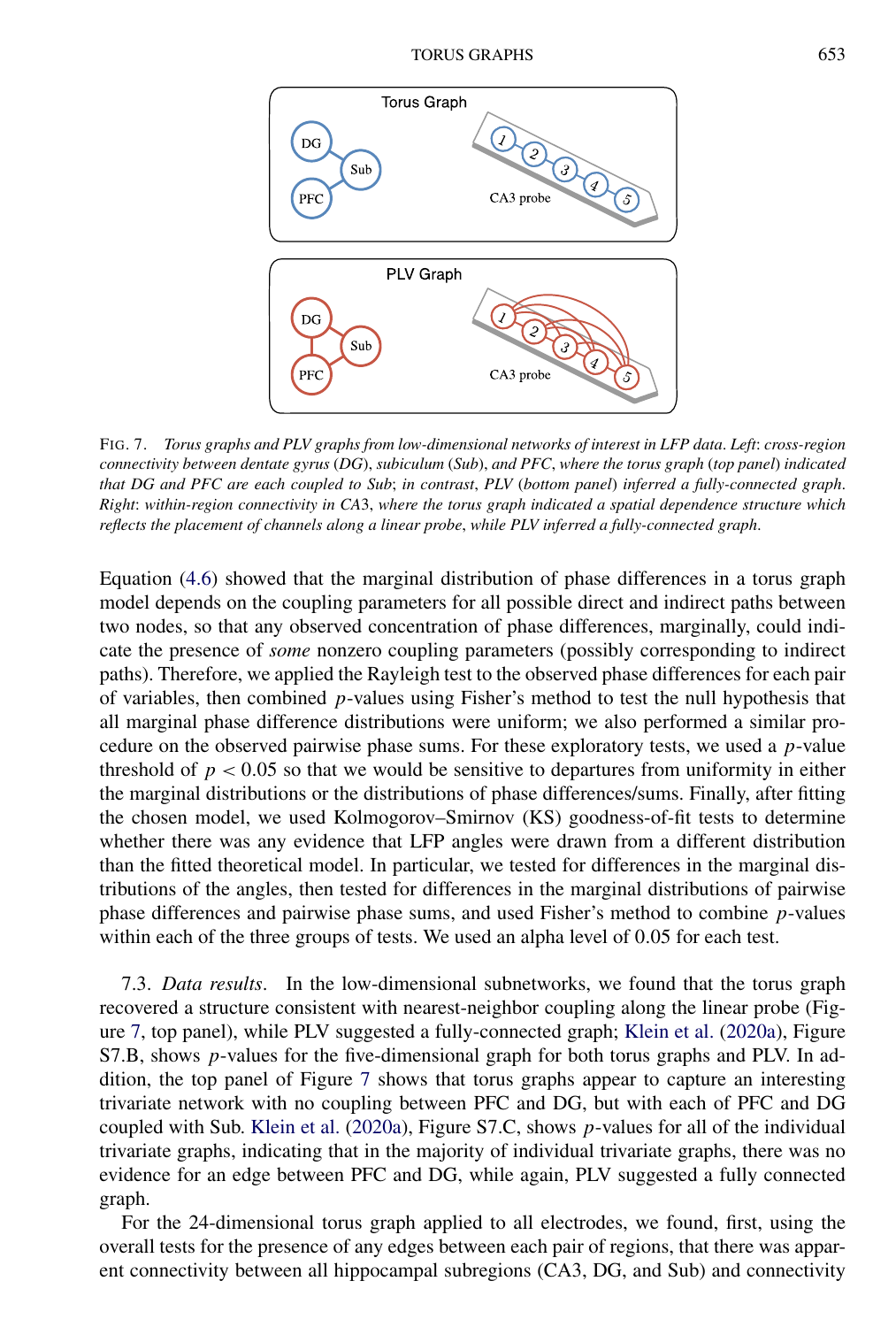<span id="page-19-0"></span>

FIG. 8. *Torus graph analysis of coupling in* 24*-dimensional LFP data with four distinct regions*: *CA*3 (*red*), *dentate gyrus* (*DG*; *blue*), *subiculum* (*Sub*; *green*), *and prefrontal cortex* (*PFC*; *grey*). (*A*) *Cross-region tests indicated evidence for edges between DG and CA*3, *DG and Sub*, *CA*3 *and Sub*, *PFC and CA*3, *and PFC and Sub* (*determined by testing the null hypothesis that there were no edges between a given pair of regions*, *corrected p <* 0*.*001). (*B*) *For the significant cross-region connections*, *a post-hoc edgewise significance test examined the specific connections between regions*, *with the* 24*-dimensional graph containing edges for p <* 0*.*05. *Compared to the cross-region graph in A*, *notice that no edges from Sub to CA*3 *were individually significant at p <* 0*.*05. (*C*) *The* 24*-dimensional adjacency matrix* (*with hippocampal electrodes ordered by position on linear probe*) *with non-significant cross-region connections in white and other entries colored by edgewise p-value* (*with p >* 0*.*05 *in white*). *Despite having no built-in knowledge of spatial information*, *the torus graph recovered the linear probe structure within hippocampus*.

from CA3 to PFC and Sub to PFC (Figure 8(A)). In the follow-up post-hoc tests of individual edges, we observed dense connectivity within regions and somewhat sparser connectivity between regions (as judged by the number of edges out of the possible number that could be present; graph and adjacency matrix shown in Figure 8 panels B and C). Interestingly, none of the individual CA3 to Sub connections were significant (the smallest *p*-values were around 0.1), suggesting that the aggregate effect of several weak edges led to the edge between CA3 and Sub in Figure 8(A). In the adjacency matrix corresponding to the 24-dimensional graph, which is ordered to respect the position of channels on the hippocampal linear probe, entries are colored by *p*-value (with white indicating non-significant entries at level  $\alpha = 0.05$ ); notably, torus graphs recovered the linear probe structure across the entire hippocampus without prior knowledge of this structure being used in the model or estimation procedure.

In our investigation of the appropriateness of submodels and goodness-of-fit, we show results for three electrodes from PFC (results on the full data set were similar). Based on a visual analysis of the marginal and pairwise behavior of the data, the phase difference model appeared to be a reasonable candidate for these data. We found evidence that neither the marginal distributions nor the phase differences were uniform (Rayleigh/Fisher's method,  $p < 0.001$ ); however, there was no evidence for concentration in the phase sums (Rayleigh/Fisher's method,  $p > 0.05$ ). As a result, we selected the phase difference model to investigate goodness-of-fit. In Figure [9\(](#page-20-0)A), we show data from three PFC electrodes along with their theoretical (fitted) phase difference model; along the diagonal, histograms for the real data (blue bins) are shown with theoretical model densities (solid red traces), indicating similar marginal distributions. Below the diagonal are two-dimensional histograms from the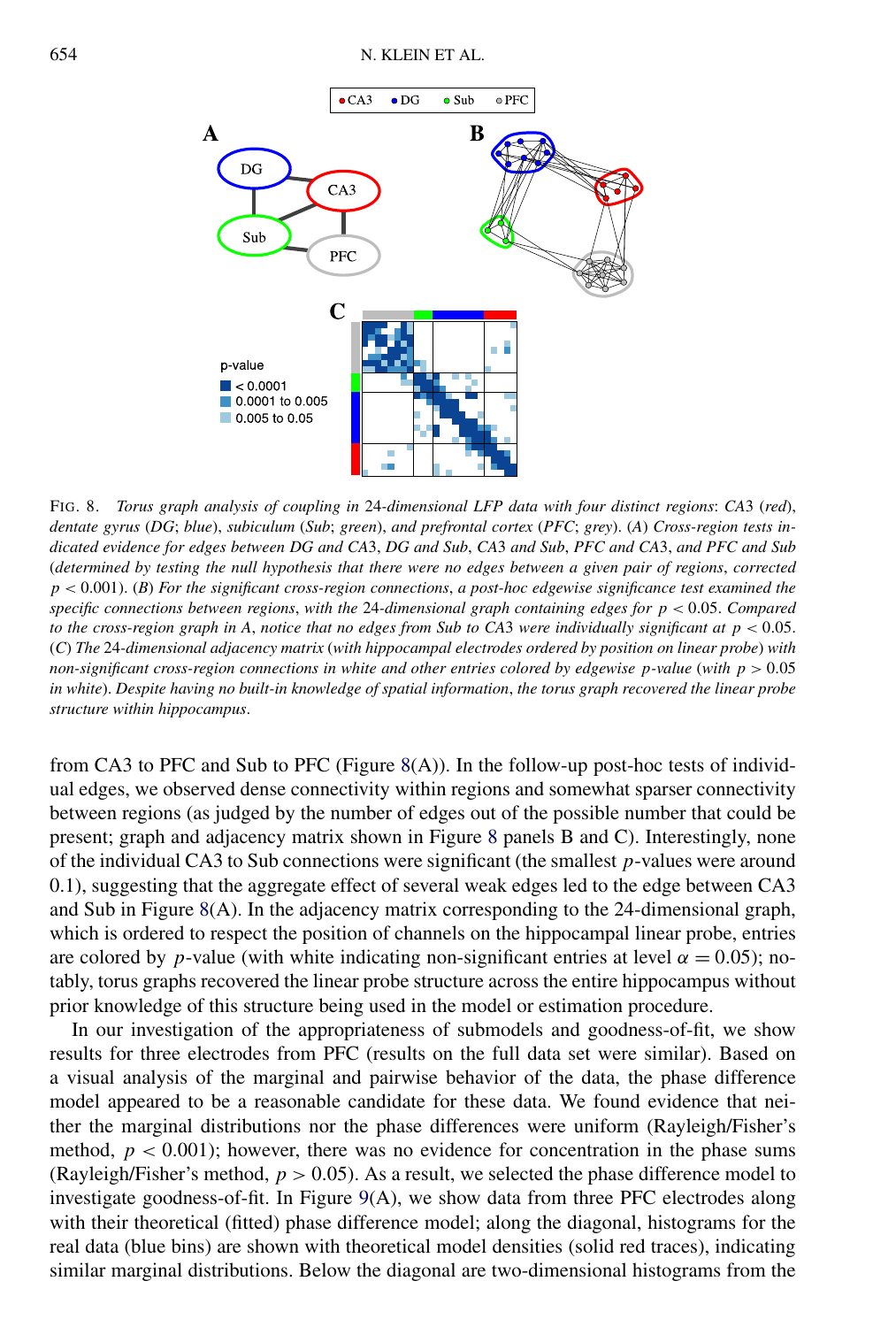<span id="page-20-0"></span>

FIG. 9. *Comparison between phase angles from three LFPs located in PFC and the theoretical torus graph distribution demonstrates that torus graphs capture the salient first- and second-order behavior present in the LFP phase angles*. *In contrast*, *the sine model fails to fit the data accurately* (*[Klein et al](#page-24-0)*. [\(2020](#page-24-0)*a*), *Figure S*6). (*A*) *Along the diagonal are the marginal distributions of the phase angles*. *The real data are represented by blue histograms and the theoretical marginal densities from the torus graph model are overlaid as solid red traces*. *Two-dimensional distributions* (*off-diagonal*) *show bivariate relationships*, *with theoretical densities above the diagonal and real data represented using two-dimensional histograms below the diagonal*. (*B*) *Plots along the diagonal same as panel A*. *Below the diagonal are distributions of pairwise phase differences and above the diagonal are distributions of pairwise phase sums*, *represented by histograms for the real data and by solid red density plots for the theoretical torus graph model*. *Both the real data and theoretical distributions exhibit concentration of phase differences but not phase sums*, *suggesting prevalence of rotational covariance*, *and the sufficient statistics are very similar for the theoretical and real data*.

real data and above the diagonal are two-dimensional theoretical model densities, demonstrating that the torus graph appears capable of accurately representing the first- and second-order behavior present in the real data. Figure 9(B) shows histograms of sufficient statistics from the real data (phase angles along the diagonal, phase sums for each pair above the diagonal, and phase differences for each pair below the diagonal), along with kernel density estimates (solid red traces) for the statistics from the theoretical model. There is visual similarity between the distributions of sufficient statistics, and, in both cases, we observed the concentration of the pairwise phase differences indicating a prevalence of rotational dependence; this pattern held in the observed sufficient statistics for all 24 LFP channels shown in [Klein et al.](#page-24-0) [\(2020a\)](#page-24-0), Figure S9. The KS tests comparing the sufficient statistics of the fitted torus graph model to the data failed to reject the null hypothesis (KS/Fisher's method, *p >* 0*.*05, for each group of statistics), indicating no evidence that the data were drawn from a different distribution than the fitted model.

7.4. *Summary and discussion of results*. In the 24-dimensional analysis, PFC to hippocampal connections appeared to be driven by a relatively small number of significant connections from Sub to PFC and CA3 to PFC. However, the results did not show evidence for connections between PFC and DG, which coincides with the analysis of the trivariate subnetwork. In contrast, the PLV edgewise adjacency matrix (shown in [Klein et al.](#page-24-0) [\(2020a\)](#page-24-0), Figure S8) was very densely connected and shows little resemblance to the structure recovered by torus graphs; for any reasonable *p*-value threshold, the PLV graph would be nearly fully connected, suggesting that PLV was unable to distinguish between direct and indirect connections.

Because the patterns of connectivity between hippocampal subregions and PFC recovered by these analyses suggested that hippocampal activity was leading prefrontal activity during this time period in the task, as a follow-up analysis, we considered whether leadlag relationships could be detected in the distribution of phase differences between PFC and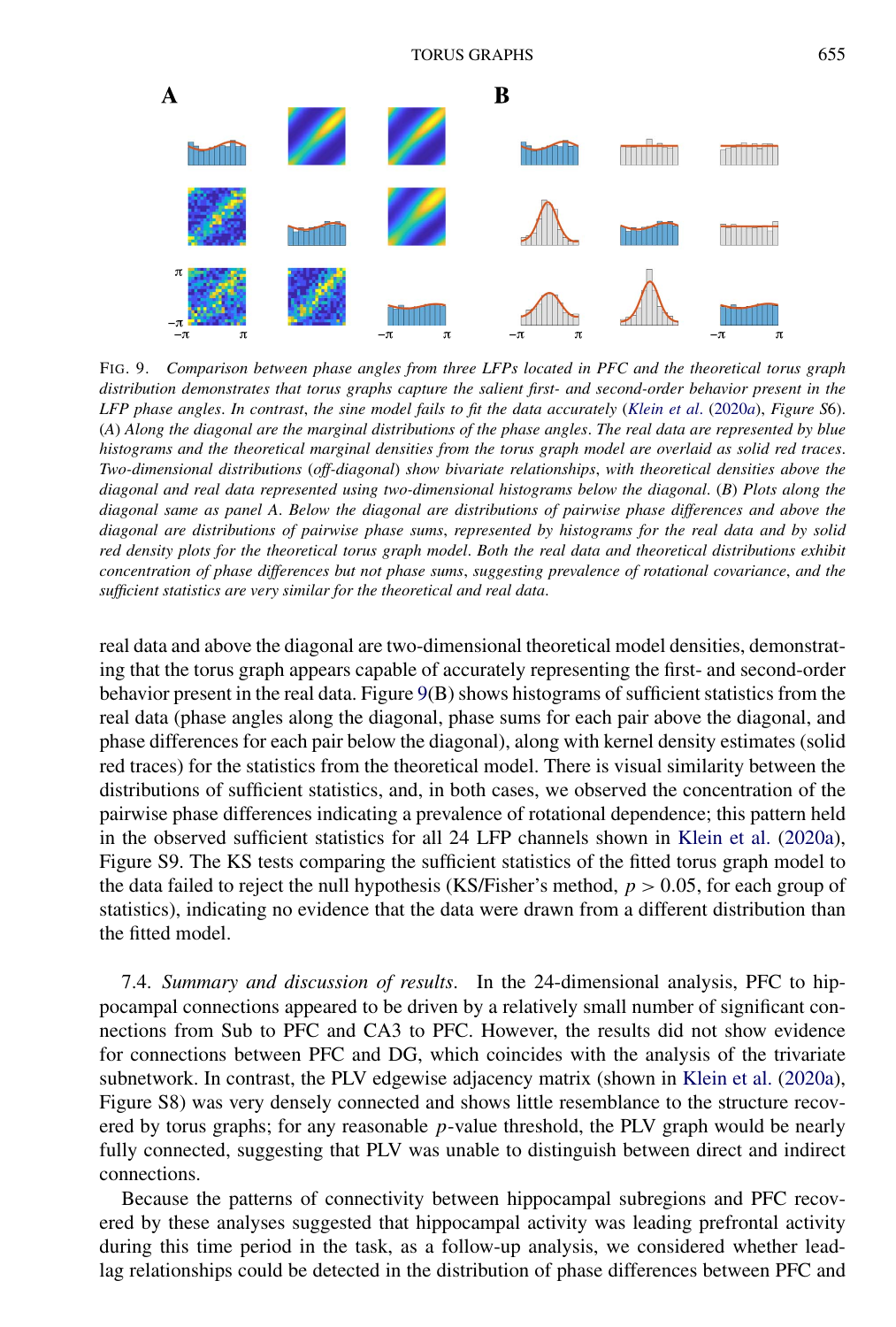

FIG. 10. *Circular histograms of phase differences*, *in degrees*, *from* 24*-dimensional LFP data for* (*A*) *significant connections between PFC and hippocampus* (*specifically*, *CA*3 *and Sub*) *and* (*B*) *significant PFC*, *CA*3, *and Sub within-region connections*, *The mean phase offset with* 95% *confidence interval is shown as a black dot with a narrow gray interval*. *Observations were pooled across all significant edges within or between the regions*. *The within-region phase differences were tightly concentrated around zero while the PFC-hippocampus phase differences were centered below zero*, *indicating a possible lead-lag relationship with hippocampus leading PFC*.

hippocampus (specifically, CA3 and Sub). Since most of the edgewise dependence in this data set appears to correspond to positive rotational dependence (as judged by the relative magnitude of the torus graph coupling parameters and the concentration of phase differences but not phase sums in the observed sufficient statistics shown in [Klein et al.](#page-24-0) [\(2020a\)](#page-24-0), Figure S9), the distributions of phase differences between PFC and Sub and between PFC and CA3 can summarize the overall PFC-hippocampus coupling. Figure 10(A) displays a circular histogram of the PFC to hippocampus phase differences with the mean phase difference and a 95% confidence interval, pooling across all significant (*p <* 0*.*05) pairwise phase differences to compute an overall circular mean phase offset. These phase differences were centered at −8*.*5◦ (95% CI: [−10*.*4◦*,*−6*.*6◦]), indicating that on average, hippocampal phase angles led PFC phase angles, providing more evidence that hippocampal activity was leading PFC activity. The phase differences agree with those displayed in [Brincat and Miller](#page-23-0) [\(2015\)](#page-23-0), Figure 5.a (though we examined a different time period of the trial and pooled only across significant PFC to hippocampus connections). In contrast, Figure 10(B) displays within-region phase differences tightly clustered around 0◦ (mean: −0*.*04, 95% CI: [−0*.*2◦*,* 0*.*2◦]), indicating that within-region phase coupling may be driven mostly by spatial correlations in the recordings. These results suggest that due to the CA3 to PFC and Sub to PFC connections identified in both the trivariate and 24-dimensional analyses and the overall negative phase difference (PFC-hippocampus), hippocampal activity leads PFC activity during this period of the task. Importantly, while aggregated pairwise phase differences may have given some evidence of directionality, torus graphs provided detailed information about direct connections between hippocampal output subregions and PFC.

In the low-dimensional subnetworks, we found that torus graphs yielded intuitive results while PLV did not. In particular, for the five-dimensional subnetwork consisting of electrodes along a linear probe, torus graphs inferred a nearest-neighbor conditional independence structure which we would expect for electrodes arranged linearly in space, while PLV inferred a fully connected graph. In the trivariate subnetworks, torus graphs suggested connectivity between PFC and Sub and DG and Sub, but not between PFC and DG, while again, PLV inferred a fully connected graph. Based on our analytic derivations in Section [4](#page-5-0) and simulation study in Section [6,](#page-13-0) PLV is likely not reflecting the correct dependence structures in either lowdimensional network, and is instead reflecting both direct and indirect connections between the nodes.

When we investigated possible use of submodels, we found that a phase difference model appeared reasonable due to the lack of concentration in the phase sums, but that a uniform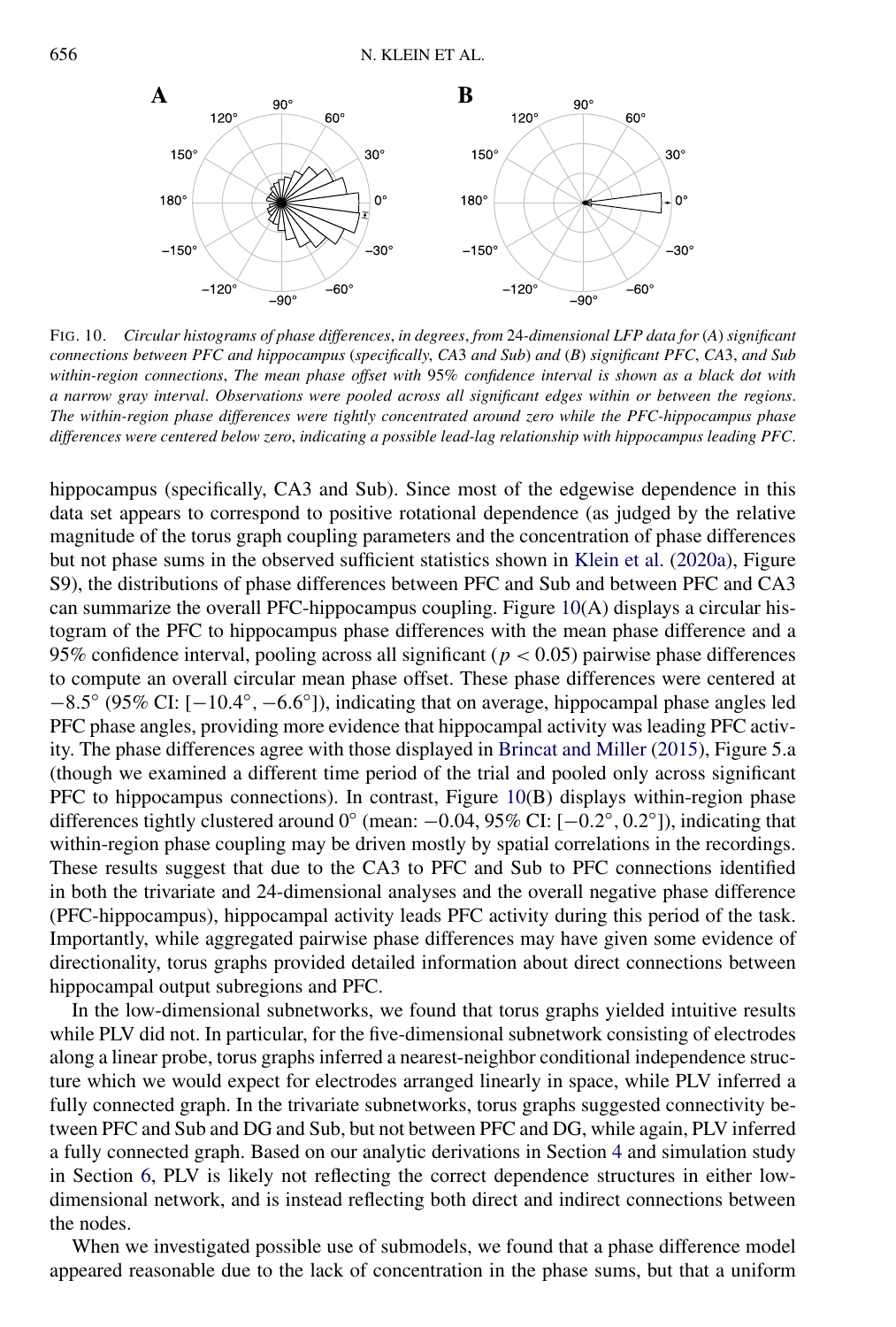#### TORUS GRAPHS 657

<span id="page-22-0"></span>marginal model was not warranted. While we used the phase difference model on the full 24-dimensional data set, we found that we would have obtained nearly the same results using the full torus graph model, with discrepancies for only a few edges in the post-hoc edgewise test results shown in Figure [8\(](#page-19-0)B) (which do not change the overall conclusions). We found that torus graphs appeared to fit the data reasonably well, with both visual summaries and KS tests suggesting that the marginal distributions of each angle and of the pairwise sum and difference sufficient statistics were similar in the data and the fitted model. In contrast, when we followed up by fitting a sine model to the same data (using code from [Rodriguez-](#page-24-0)[Lujan, Larrañaga and Bielza](#page-24-0) [\(2017\)](#page-24-0)), we observed multimodality in the bivariate densities of the fitted model and a poor correspondence between the fitted and observed sufficient statistics, leading us to conclude that, as discussed in Section [3,](#page-5-0) the sine model fails to match the second-order dependence structure in the neural data due to low marginal concentration [\(Klein et al.](#page-24-0) [\(2020a\)](#page-24-0), Figure S6). KS tests comparing the fitted sine model phase sums and differences to the data also suggested the data distribution does not match the sine model distribution (KS/Fisher's method, *p <* 0*.*0001, for both phase sums and phase differences).

Torus graphs provided a good description of the neural phase angle data and provided substantive conclusions that could not have been obtained using bivariate phase coupling measures like PLV.

**8. Discussion.** We have argued that torus graphs provide a natural analogue to Gaussian graphical models: Theorem [2.1](#page-3-0) and Corollary [2.1](#page-4-0) show that starting with a full torus graph, which is an exponential family with two-way interactions, setting a specific set of interaction coefficients  $\phi_{jk}$  to zero results in conditional independence of the *j*th and *k*th circular random variables. We provided methods for fitting a torus graph to data, including identification of the graphical structure, i.e., finding the non-zero interaction coefficients, corresponding to edges in the graph (code, tutorial, and data provided in the supplements [\(Klein et al.](#page-24-0) [\(2020b\)](#page-24-0)) and at <https://github.com/natalieklein/torus-graphs>). We also demonstrated that previous models in the literature amount to special cases, and therefore make additional assumptions that may or may not be appropriate for neural data. In particular, while the uniform marginal model or the phase difference model may be reasonable for neural phase angle data, the most widely studied model in multivariate circular statistics, the sine model, is less wellbehaved and does not appear to be capable of matching the characteristics of neural phase angle data. In addition, we showed that PLV is a measure of positive circular correlation under the assumption of uniform marginal distributions of the angles, but that PLV is unable to recover functional connectivity structure that takes account of multi-way dependence among the angles. In our analysis of LFP phases 300 ms after cue presentation in an associative memory task, the fitted torus graph correctly identified the apparent dependence structure of the linear probe within CA3; it suggested Sub may be responsible for apparent phase coupling between PFC and DG; and it led to the conclusion that, at this point in the task, hippocampus phases lead those from PFC (by  $8.5^\circ$  with SE =  $0.95^\circ$ ).

Here, our torus graphs were based on phases of oscillating signals, with no regard to their amplitudes. This is different than phase amplitude coupling in which the phase of one oscillation may be related to the amplitude of an oscillation in a different frequency band [\(Tort et al.](#page-25-0) [\(2010\)](#page-25-0)). Also, like other graph estimation methods, interpretations based on torus graphs assume that all relevant signals have been recorded, while in reality, they could be affected by unmeasured confounding variables (e.g., activity from other brain regions). In addition, in applications such as phase angles in LFP, several preprocessing steps (referencing, localization, and filtering) are needed to extract angles from the signals. The torus graph implementation we have described here ignores these steps, and takes well-defined angles as the starting point for analysis. Furthermore, local field potentials tend to be highly spatially correlated, suggesting that inclusion of spatial information might be helpful for identifying structure.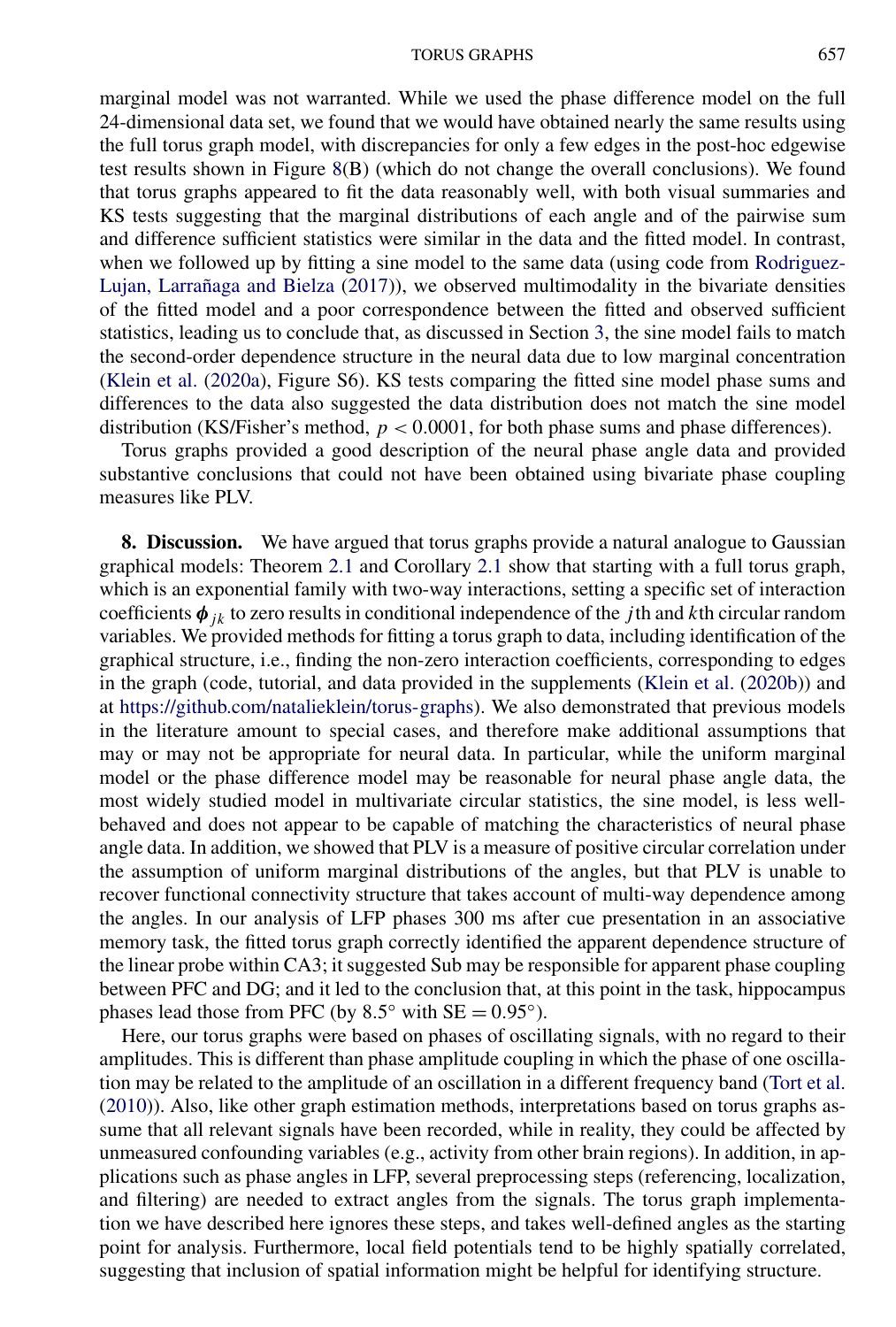<span id="page-23-0"></span>Future work could include further investigation and theoretical analysis of how well torus graphs perform when the sample size is smaller relative to the dimension of the data. In some data sets, the full torus graph with  $2d^2$  parameters may be overparameterized, and estimation and inference may be more accurate using one of the subfamilies; we demonstrated a model selection approach that indicated that the phase difference submodel would be reasonable for this data set. Furthermore, even when a full torus graph model is used, interpretability of the results could be enhanced by assessing evidence for reflectional and rotational dependence separately; that is, instead of putting a single edge based on the test of all four coupling parameters, we could construct a graph based only on the two parameters corresponding to rotational (or reflectional) dependence. Finally, in the uniform marginal phase difference model, the strength of coupling for each type of dependence could be quantified using the measure we introduced in Section [4.4,](#page-9-0) which falls between 0 and 1, facilitating comparison of relative strengths of the connections.

By extending existing models, torus graphs are able to represent a wide variety of multivariate circular data, including neural phase angle data. Extensions to this work could study changes in graph structure across time or across experimental conditions, and could investigate latent variable models involving hidden states, or a spatial hierarchy of effects. We anticipate a new line of research based on torus graphs.

**Acknowledgments.** The authors thank the reviewers for their valuable feedback. Robert E. Kass, N. Klein and J. Orellana are supported by National Institute of Mental Health (NIMH, [http://www.nimh.nih.gov,](http://www.nimh.nih.gov) R01MH064537). J. Orellana is also partially supported by the Commonwealth of Pennsylvania Department of Health SAP4100072542, and Presidential Ph.D. Fellowships from The Richard King Mellon Foundation and William S. Dietrich II. E. K. Miller and S. Brincat are supported by National Institute of Mental Health (NIMH, <http://www.nimh.nih.gov>, R37MH087027) and The M.I.T. Picower Institute Innovation Fund. The funders had no role in study design, data collection and analysis, decision to publish or preparation of the manuscript.

N. Klein and J. Orellana contributed equally to this work.

### SUPPLEMENTARY MATERIAL

**Supplement A. Supplement to "Torus graphs for multivariate phase coupling analysis"** (DOI: [10.1214/19-AOAS1300SUPPA](https://doi.org/10.1214/19-AOAS1300SUPPA); .pdf). PDF file containing several sections of supplemental text with derivations, proofs, and further detailed discussion of points in the main text, in addition to extra supporting figures (referenced in the main text) with descriptive captions to assist in interpretation.

**Supplement B. Code and tutorial** (DOI: [10.1214/19-AOAS1300SUPPB](https://doi.org/10.1214/19-AOAS1300SUPPB); .zip). Code and tutorial (latest version will be available at <https://github.com/natalieklein/torus-graphs>).

#### REFERENCES

- AYDORE, S., PANTAZIS, D. and LEAHY, R. M. (2013). A note on the phase locking value and its properties. *NeuroImage* **74** 231–244.
- BRINCAT, S. L. and MILLER, E. K. (2015). Frequency-specific hippocampal-prefrontal interactions during associative learning. *Nat*. *Neurosci*. **18** 576–581. <https://doi.org/10.1038/nn.3954>
- BRINCAT, S. L. and MILLER, E. K. (2016). Prefrontal cortex networks shift from external to internal modes during learning. *J*. *Neurosci*. **36** 9739–9754.
- BROWN, L. D. (1986). *Fundamentals of Statistical Exponential Families with Applications in Statistical Decision Theory*. *Institute of Mathematical Statistics Lecture Notes—Monograph Series* **9**. IMS, Hayward, CA. [MR0882001](http://www.ams.org/mathscinet-getitem?mr=0882001)
- BUZSÁKI, G. and DRAGUHN, A. (2004). Neuronal oscillations in cortical networks. *Science* **304** 1926–1929.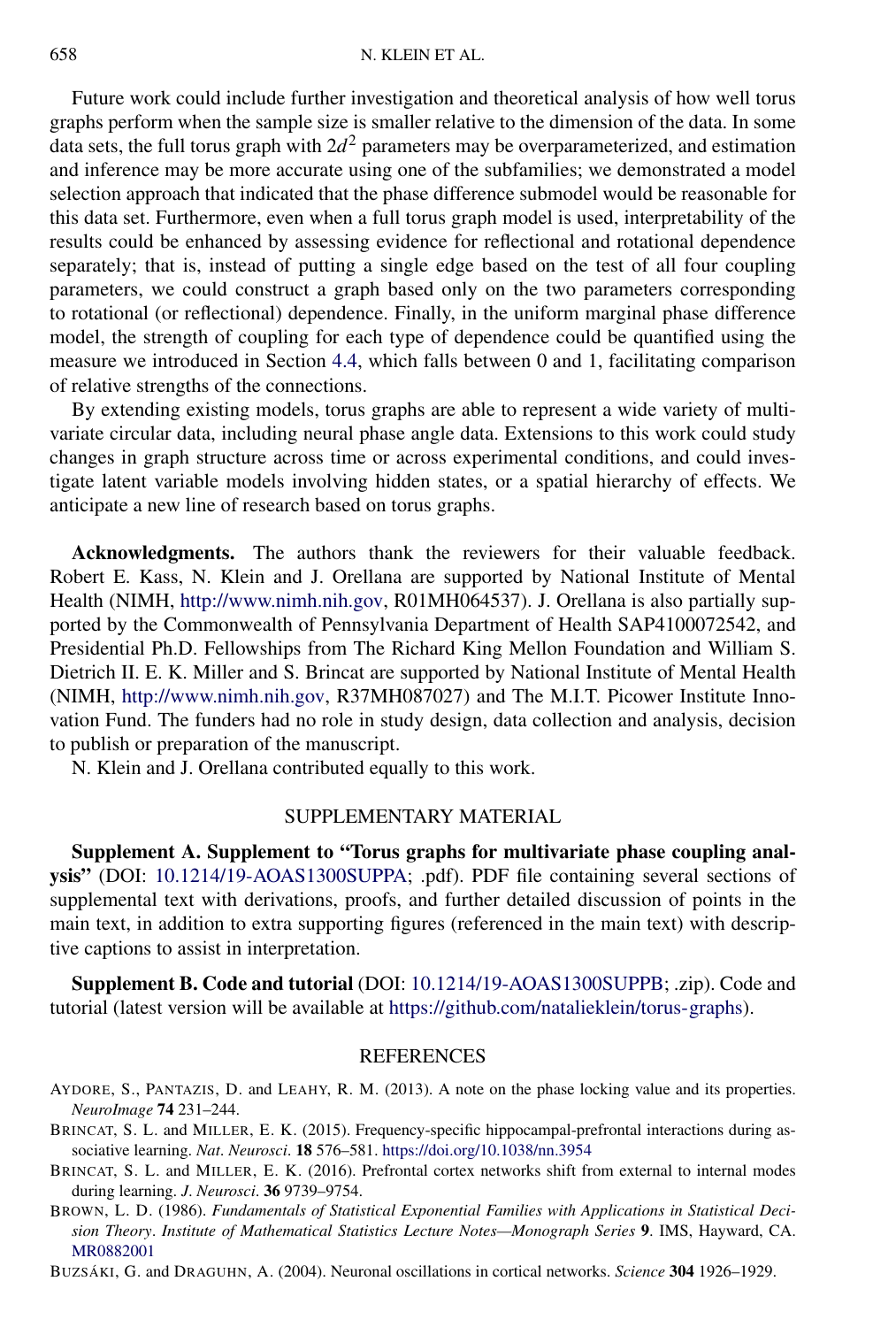- <span id="page-24-0"></span>CADIEU, C. F. and KOEPSELL, K. (2010). Phase coupling estimation from multivariate phase statistics. *Neural Comput*. **22** 3107–3126. [MR2761450](http://www.ams.org/mathscinet-getitem?mr=2761450) [https://doi.org/10.1162/NECO\\_a\\_00048](https://doi.org/10.1162/NECO_a_00048)
- CHEN, S., WITTEN, D. M. and SHOJAIE, A. (2015). Selection and estimation for mixed graphical models. *Biometrika* **102** 47–64. [MR3335095](http://www.ams.org/mathscinet-getitem?mr=3335095)<https://doi.org/10.1093/biomet/asu051>
- CHING, S., CIMENSER, A., PURDON, P. L., BROWN, E. N. and KOPELL, N. J. (2010). Thalamocortical model for a propofol-induced *α*-rhythm associated with loss of consciousness. *Proc*. *Natl*. *Acad*. *Sci*. *USA* **107** 22665– 22670.
- DAWID, A. P. and MUSIO, M. (2014). Theory and applications of proper scoring rules. *Metron* **72** 169–183. [MR3233147](http://www.ams.org/mathscinet-getitem?mr=3233147)<https://doi.org/10.1007/s40300-014-0039-y>
- FELL, J. and AXMACHER, N. (2011). The role of phase synchronization in memory processes. *Nat*. *Rev*. *Neurosci*. **12** 105–118. <https://doi.org/10.1038/nrn2979>
- FISHER, N. I. (1993). *Statistical Analysis of Circular Data*. Cambridge Univ. Press, Cambridge. [MR1251957](http://www.ams.org/mathscinet-getitem?mr=1251957) <https://doi.org/10.1017/CBO9780511564345>
- FORBES, P. G. M. and LAURITZEN, S. (2015). Linear estimating equations for exponential families with application to Gaussian linear concentration models. *Linear Algebra Appl*. **473** 261–283. [MR3338335](http://www.ams.org/mathscinet-getitem?mr=3338335) <https://doi.org/10.1016/j.laa.2014.08.015>
- FORBES, C., EVANS, M., HASTINGS, N. and PEACOCK, B. (2011). *Statistical Distributions*. Wiley, Hoboken, NJ. [MR2964192](http://www.ams.org/mathscinet-getitem?mr=2964192)
- HYVÄRINEN, A. (2005). Estimation of non-normalized statistical models by score matching. *J*. *Mach*. *Learn*. *Res*. **6** 695–709. [MR2249836](http://www.ams.org/mathscinet-getitem?mr=2249836)
- HYVÄRINEN, A. (2007). Some extensions of score matching. *Comput*. *Statist*. *Data Anal*. **51** 2499–2512. [MR2338984](http://www.ams.org/mathscinet-getitem?mr=2338984)<https://doi.org/10.1016/j.csda.2006.09.003>
- KASS, R. E., EDEN, U. T. and BROWN, E. N. (2014). *Analysis of Neural Data*. *Springer Series in Statistics*. Springer, New York. [MR3244261](http://www.ams.org/mathscinet-getitem?mr=3244261)<https://doi.org/10.1007/978-1-4614-9602-1>
- KLEIN, N., ORELLANA, J., BRINCAT, S., MILLER, E. K. and KASS, R. E. (2020a). Supplement A. Supplement to "Torus graphs for multivariate phase coupling analysis." <https://doi.org/10.1214/19-AOAS1300SUPPA>.
- KLEIN, N., ORELLANA, J., BRINCAT, S., MILLER, E. K. and KASS, R. E. (2020b). Supplement B. Supplement code and data to "Torus graphs for multivariate phase coupling analysis." [https://doi.org/10.1214/](https://doi.org/10.1214/19-AOAS1300SUPPB) [19-AOAS1300SUPPB](https://doi.org/10.1214/19-AOAS1300SUPPB).
- KURZ, G. and HANEBECK, U. D. (2015). Toroidal information fusion based on the bivariate von Mises distribution. In *IEEE International Conference on Multisensor Fusion and Integration for Intelligent Systems MFI*. IEEE.
- LACHAUX, J. P., RODRIGUEZ, E., MARTINERIE, J. and VARELA, F. J. (1999). Measuring phase synchrony in brain signals. *Hum*. *Brain Mapp*. **8** 194–208. [https://doi.org/10.1002/\(sici\)1097-0193\(1999\)8:4<194::](https://doi.org/10.1002/(sici)1097-0193(1999)8:4<194::aid-hbm4>3.0.co;2-c) [aid-hbm4>3.0.co;2-c](https://doi.org/10.1002/(sici)1097-0193(1999)8:4<194::aid-hbm4>3.0.co;2-c)
- LIN, L., DRTON, M. and SHOJAIE, A. (2016). Estimation of high-dimensional graphical models using regularized score matching. *Electron*. *J*. *Stat*. **10** 806–854. [MR3486418](http://www.ams.org/mathscinet-getitem?mr=3486418)<https://doi.org/10.1214/16-EJS1126>
- MARDIA, K. V. and JUPP, P. E. (2000). *Directional Statistics*. *Wiley Series in Probability and Statistics*. Wiley, Chichester. [MR1828667](http://www.ams.org/mathscinet-getitem?mr=1828667)
- MARDIA, K. V., KENT, J. T. and LAHA, A. K. (2016). Score matching estimators for directional distributions. Preprint. Available at [arXiv:1604.08470.](http://arxiv.org/abs/arXiv:1604.08470)
- MARDIA, K. V. and PATRANGENARU, V. (2005). Directions and projective shapes. *Ann*. *Statist*. **33** 1666–1699. [MR2166559](http://www.ams.org/mathscinet-getitem?mr=2166559)<https://doi.org/10.1214/009053605000000273>
- MARDIA, K. V., TAYLOR, C. C. and SUBRAMANIAM, G. K. (2007). Protein bioinformatics and mixtures of bivariate von Mises distributions for angular data. *Biometrics* **63** 505–512. [MR2370809](http://www.ams.org/mathscinet-getitem?mr=2370809) [https://doi.org/10.](https://doi.org/10.1111/j.1541-0420.2006.00682.x) [1111/j.1541-0420.2006.00682.x](https://doi.org/10.1111/j.1541-0420.2006.00682.x)
- MEINSHAUSEN, N. and BÜHLMANN, P. (2010). Stability selection. *J*. *R*. *Stat*. *Soc*. *Ser*. *B*. *Stat*. *Methodol*. **72** 417–473. [MR2758523](http://www.ams.org/mathscinet-getitem?mr=2758523)<https://doi.org/10.1111/j.1467-9868.2010.00740.x>
- RANA, K. D., VAINA, L. M. and HÄMÄLÄINEN, M. S. (2013). A fast statistical significance test for baseline correction and comparative analysis in phase locking. *Front Neuroinform* **7** 3. [https://doi.org/10.3389/fninf.](https://doi.org/10.3389/fninf.2013.00003) [2013.00003](https://doi.org/10.3389/fninf.2013.00003)
- RODRIGUEZ-LUJAN, L., LARRAÑAGA, P. and BIELZA, C. (2017). Frobenius norm regularization for the multivariate von Mises distribution. *Int*. *J*. *Intell*. *Syst*. **32** 153–176.
- SHERMAN, M. A., LEE, S., LAW, R., HAEGENS, S., THORN, C. A., HÄMÄLÄINEN, M. S., MOORE, C. I. and JONES, S. R. (2016). Neural mechanisms of transient neocortical beta rhythms: Converging evidence from humans, computational modeling, monkeys, and mice. *Proc*. *Natl*. *Acad*. *Sci*. *USA* **113** E4885–E4894.
- STEINMETZ, N. A., KOCH, C., HARRIS, K. D. and CARANDINI, M. (2018). Challenges and opportunities for large-scale electrophysiology with neuropixels probes. *Curr*. *Opin*. *Neurobiol*. **50** 92–100. [https://doi.org/10.](https://doi.org/10.1016/j.conb.2018.01.009) [1016/j.conb.2018.01.009](https://doi.org/10.1016/j.conb.2018.01.009)